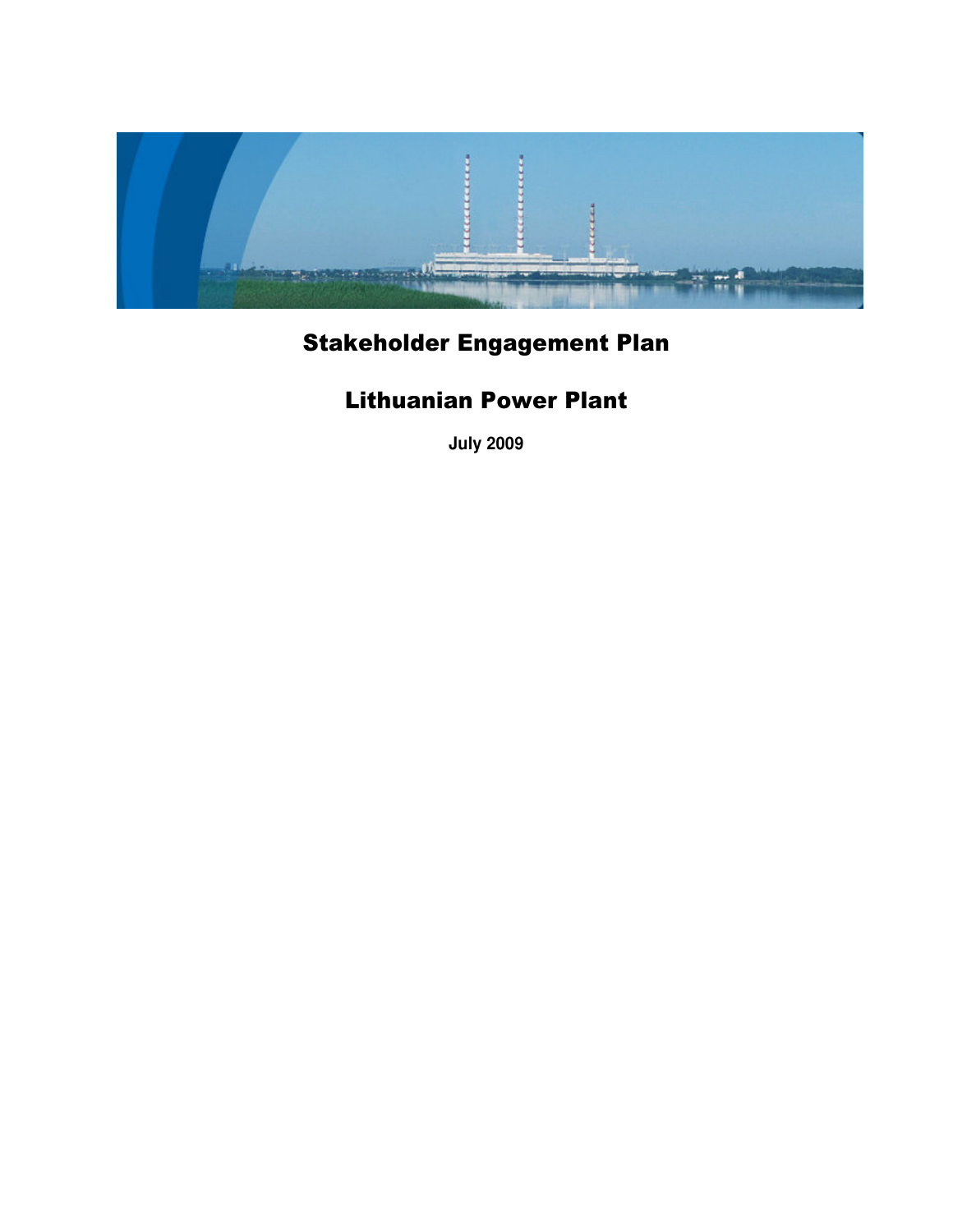| Issue/revision | Issue 1                     | Revision 1                   | Revision 2                       | Revision 3 |
|----------------|-----------------------------|------------------------------|----------------------------------|------------|
| Remarks        | 1 <sup>st</sup> Draft Issue | Full Draft for<br>comment    | <b>FINAL</b>                     |            |
| Date           | 3rd July 2009               | 10 <sup>th</sup> August 2009 | 30 <sup>th</sup> October<br>2009 |            |

## AB LIETUVOS ELEKTRINĖ

Elektrinės 21 LT-26108, Elektrėnai mon-s kodas 110870933

Tel (8~528) 39533, +370 528 39533 Fax (8~528) 39733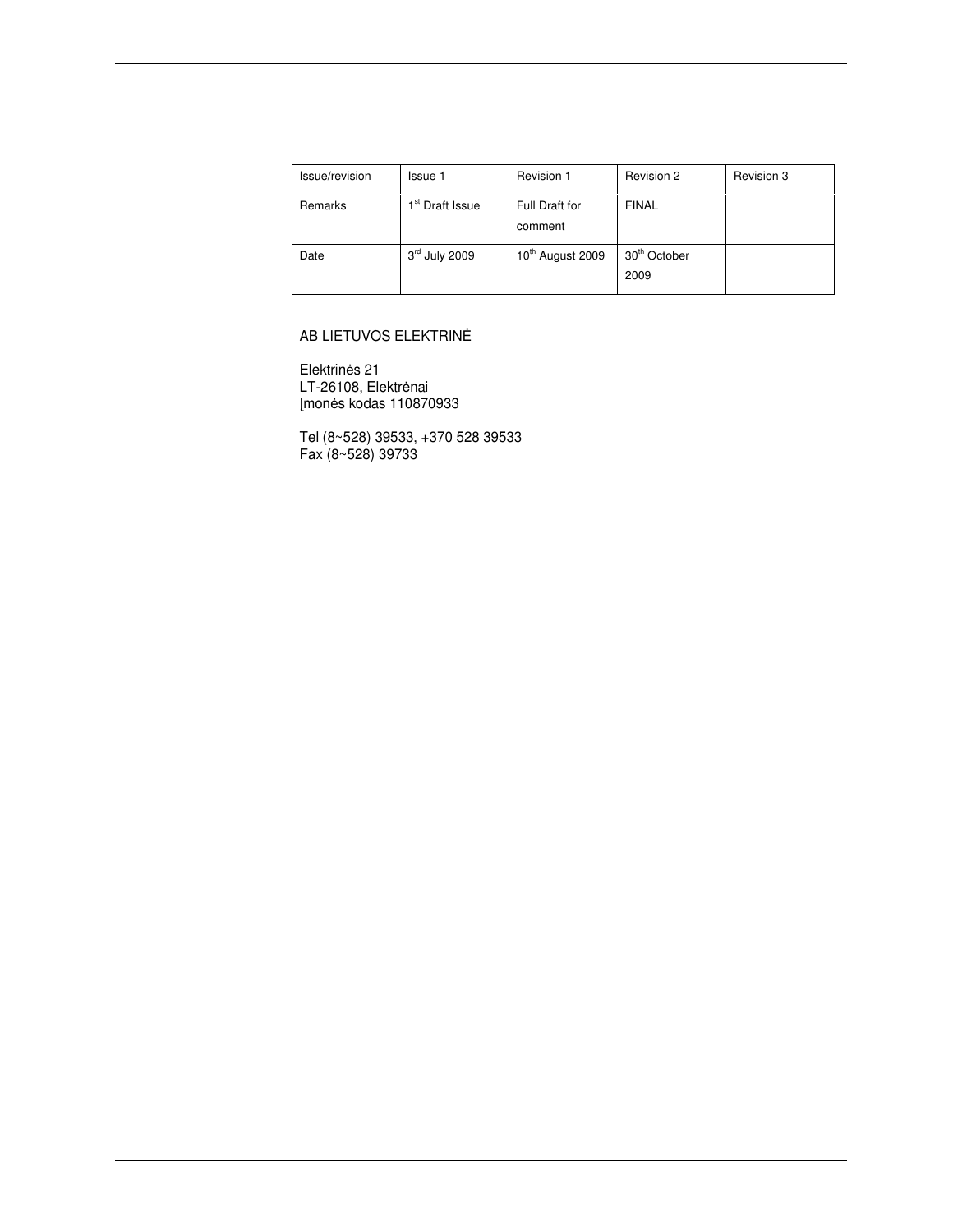# Contents

| 1            | <b>Introduction</b>                                                   | 3  |
|--------------|-----------------------------------------------------------------------|----|
| $\mathbf{2}$ | <b>Project Description</b>                                            | 4  |
| 3            | <b>Public Consultations and Information Disclosure Requirements 7</b> |    |
| 4            | <b>Stakeholder Identification</b>                                     | 9  |
| 5            | <b>LPP Stakeholder Relations</b>                                      | 16 |
| 6            | <b>Stakeholder Engagement Programme</b>                               | 17 |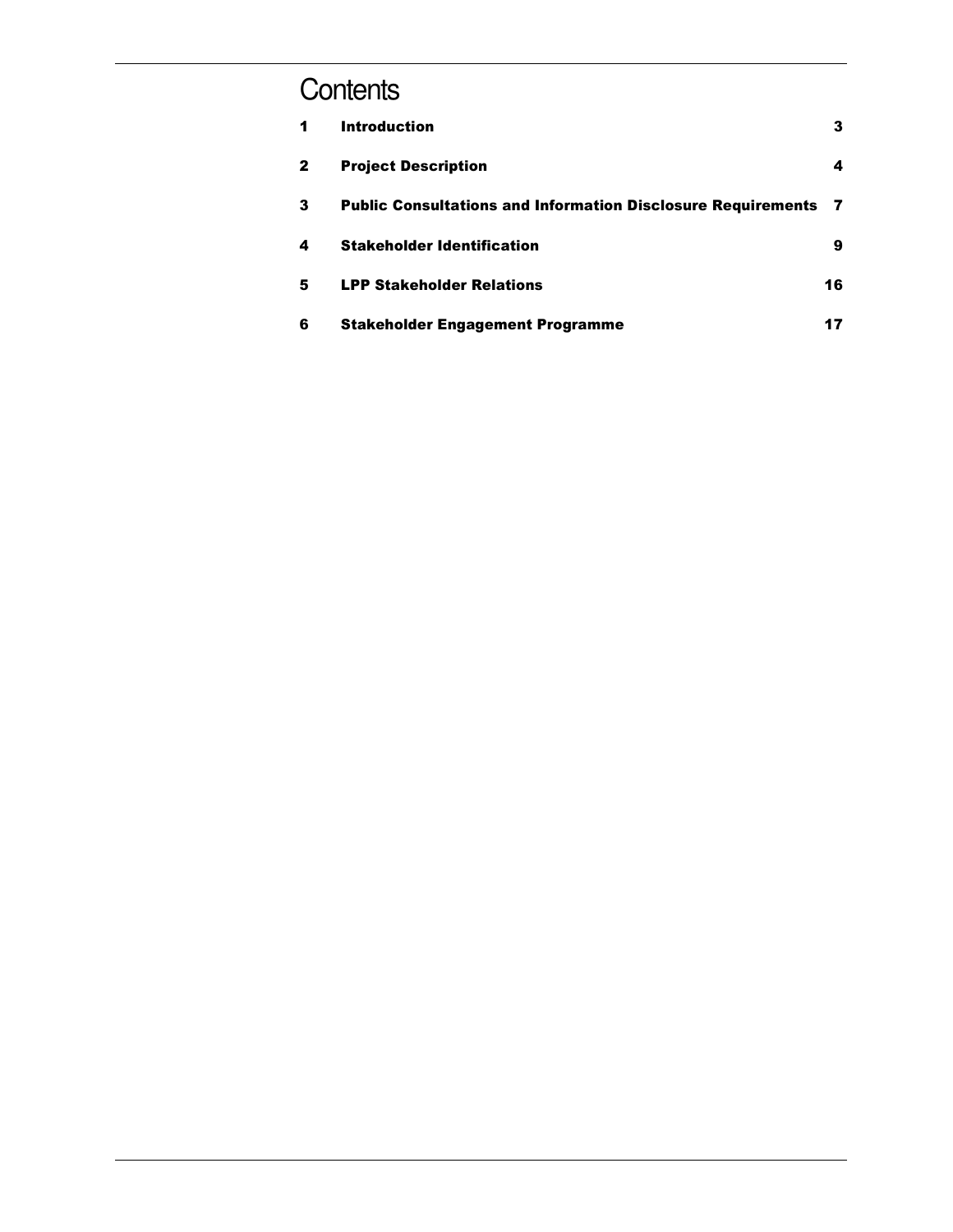# 1 Introduction

# 1.1 BACKGROUND

This document is a Stakeholder Engagement Plan (SEP) for the Lithuanian Power Plant (LPP), describing the information and communication plans, regarding operations and the current investment programme.

The SEP takes into account best international practice in relation to information disclosure and outlines the general engagement principles that LPP will adopt and those which will be used for the current modernisation programme.

The SEP will be reviewed and updated on a regular basis. If activities change or new activities relating to stakeholder engagement commence, the SEP will be brought up to date. The SEP will also be reviewed periodically during project implementation and updated as necessary.

The specific objectives of the SEP are detailed below.

## 1.2 OBJECTIVES OF THE PLAN

The methods, procedures, policies and actions undertaken by LPP to inform stakeholders, in a timely manner, of the potential impacts of projects are the key subject of this document.

A level of stakeholder engagement has already taken place as part of the requirements of the Environmental Impact Assessment (hereafter EIA) of the project. Communication will continued as further planning and design activities are progressed and through the project implementation.

Key stakeholders have been identified in this document. If any stakeholders have not been identified, they should contact LPP and ask to be included in the future information and communication. Furthermore, this document describes the way that any concerns or grievances will be handled by the company.

This document also provides a time schedule for consultations, which may be subject to revisions during project initiation, design and implementation. The resources available to implement the SEP are also described in this document.

# 1.3 SCOPE OF THE PLAN

This document covers the following:

- Chapter 2 Modernisation programme and project description, location of the site and key environmental and social issues;
- Chapter 3 Public consultations and information disclosure requirements;
- $\blacksquare$  Chapter 4 Identification of stakeholders and other affected parties;
- Chapter 5 Overview of previous LPP stakeholder engagement activities; and
- Chapter 6 Stakeholder engagement programme and methods of engagement and resources.
- Chapter 7 Grievance mechanism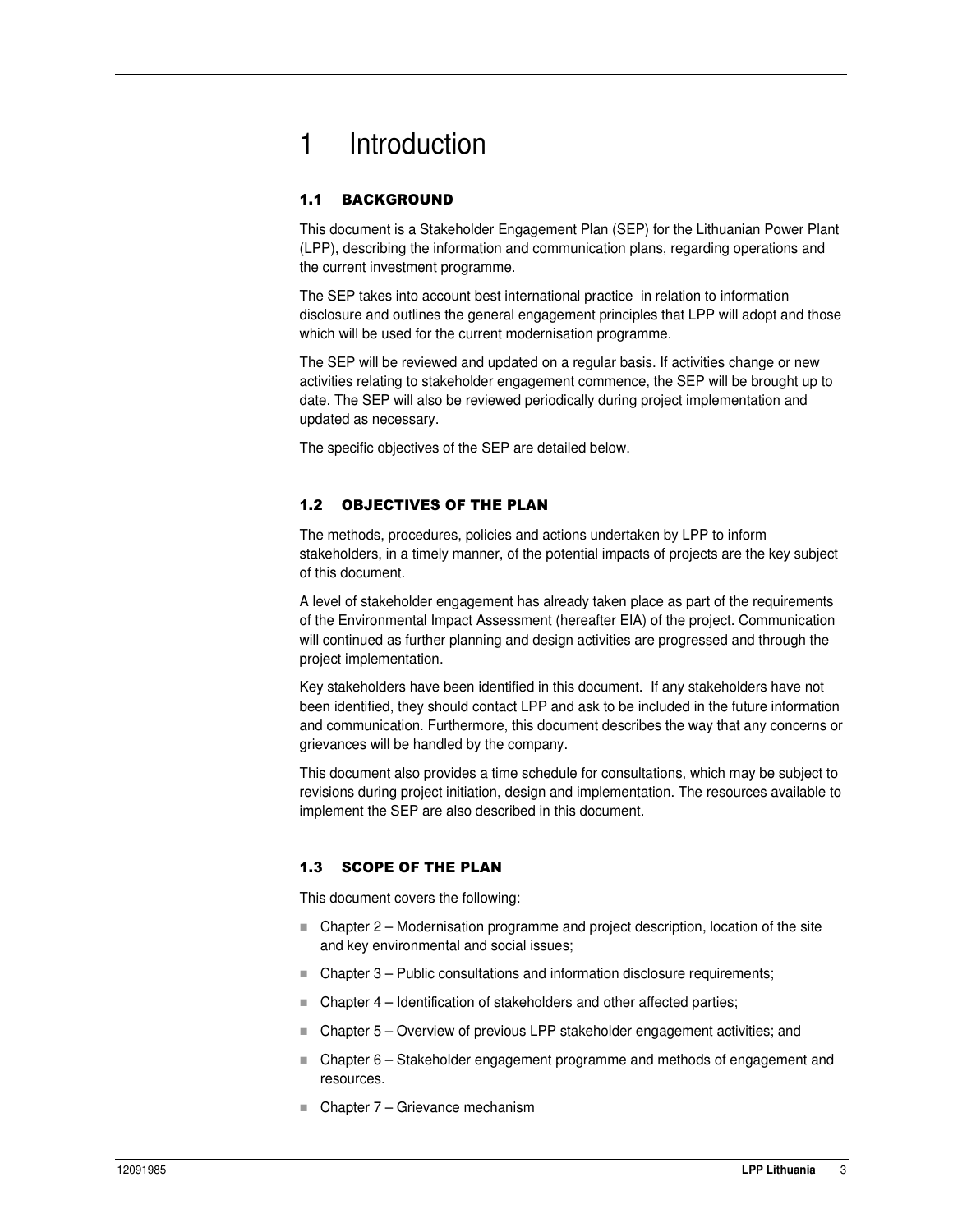# 2 Project Description

### 2.1 OVERVIEW OF THE LITHIANIAN POWER PLANT

#### **Location of the Site and Identification of Sensitive Sites**

The LPP site is located within the locality of LPP city, which is situated approximately 50 km to the west of Vilnius. The site is located next to the Elektrenai Lagoon and the town of Elektrenai is located approximately two km away to the North East of the plant.

A general location map is provided below:



The Sanitary Protection Zone (SPZ) for electricity production facilities (as most recently agreed April 27<sup>th</sup> 2006) at LPP is set at a varying distance (corrected for the prevailing winds) from a minimum of 500 metres and up to 720 metres, as shown in the table below. There are no reported habitable houses located within the SPZ.

The standard zone for this type of facility is 500m and the corrected zones are shown below:

| <b>Direction</b>      | N   | <b>NE</b> | Е   | <b>SE</b> | S   | <b>SW</b> | w   | <b>NW</b> |
|-----------------------|-----|-----------|-----|-----------|-----|-----------|-----|-----------|
| Standard zone (m)     | 500 | 500       | 500 | 500       | 500 | 500       | 500 | 500       |
| Corrected zone<br>(m) | 640 | 720       | 600 | 500       | 500 | 500       | 500 | 680       |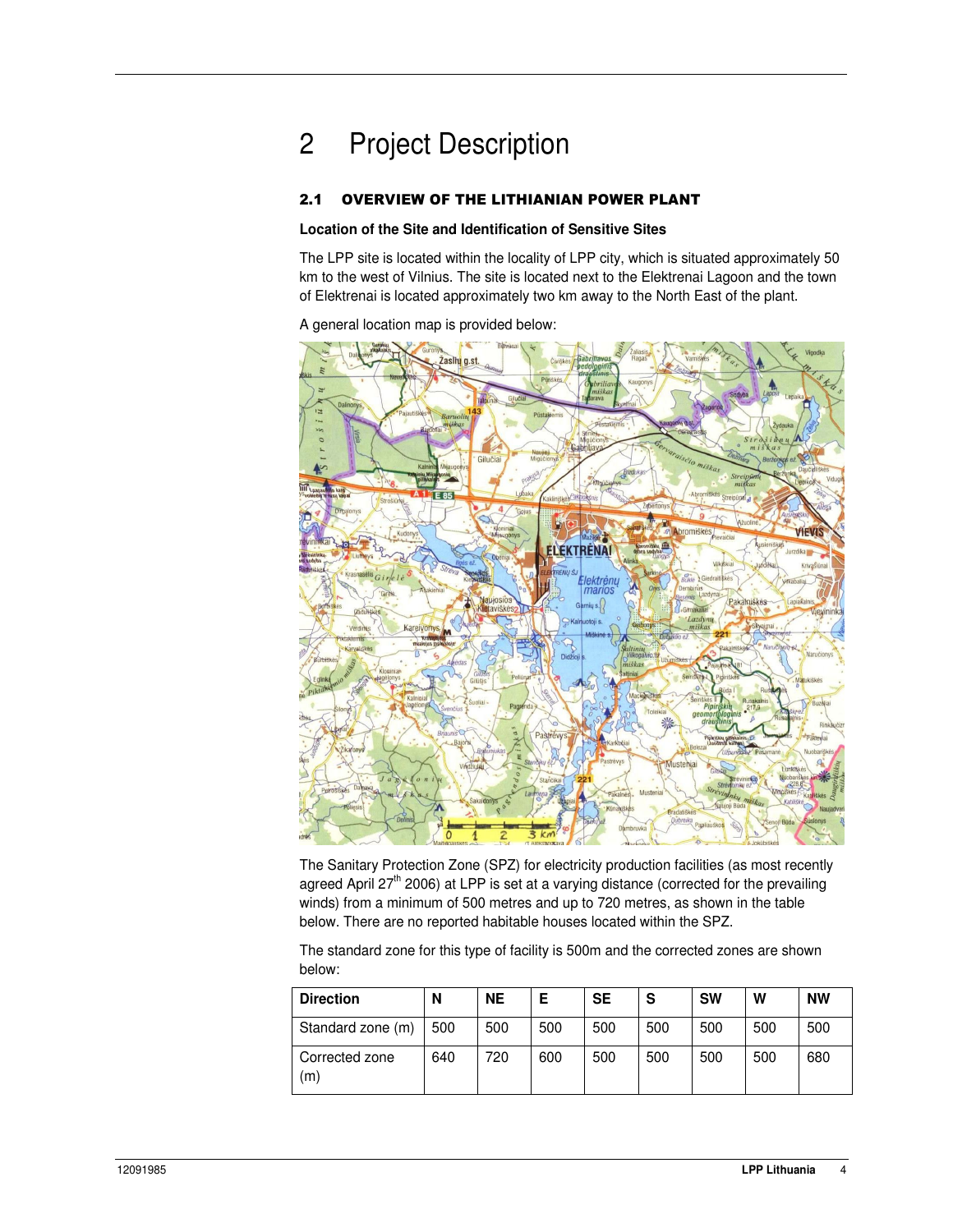There are no nature conservation sites or sensitive habitats within 2 kilometres of the site.

#### **Production Activities**

A summary of the key company and production activities are summarised in the table below.

| Ownership       | 96% Government                                                                                                                     |                                                                        |  |
|-----------------|------------------------------------------------------------------------------------------------------------------------------------|------------------------------------------------------------------------|--|
|                 | 4% private shareholders                                                                                                            |                                                                        |  |
| Employees       | 551 (as of July, 2009)                                                                                                             |                                                                        |  |
| <b>Products</b> | Electricity to the national grid                                                                                                   |                                                                        |  |
|                 | Heat to the local town 'Elektrenai' via a district heating system.                                                                 |                                                                        |  |
| Current         | 8 gas or heavy fuel oil fired furnace, boiler and generator units.                                                                 |                                                                        |  |
| Operations      | 2 electrostatic precipitators and 2 flue gas desulphurisation plants<br>serving Units 7 and 8.                                     |                                                                        |  |
|                 | Government. Storage capacity of 320,000 tonnes of HFO.                                                                             | HFO storage facility, including the strategic store for the Lithuanian |  |
|                 | Site landfill and effluent lagoons and treatment facilities.                                                                       |                                                                        |  |
| Production      | Current Thermal total capacity:                                                                                                    | 5,680 MW                                                               |  |
|                 | Current electrical capacity:                                                                                                       | 1800 MW                                                                |  |
|                 | Current efficiency:                                                                                                                | Circa 31.6% aggregated                                                 |  |
| Future          | Closure of 2 no. units (Units 3 and 4).                                                                                            |                                                                        |  |
| Operations      | Development of a new Combined Cycle Gas Turbine (CCGT) unit of<br>400 - 440 MW electrical output and approximately 750 MW Thermal. |                                                                        |  |
|                 |                                                                                                                                    |                                                                        |  |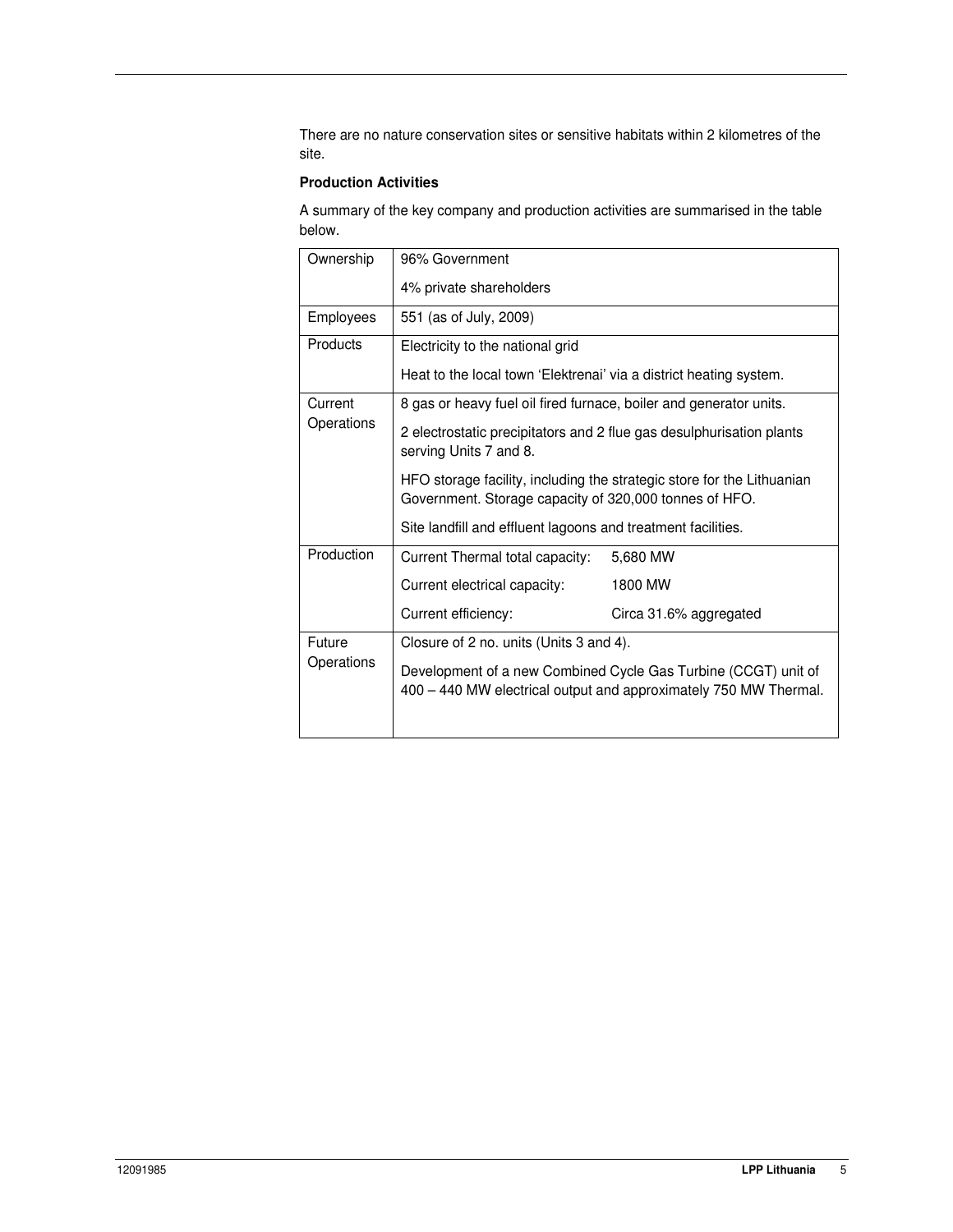#### **INVESTMENT PLAN SUMMARY**

#### **Modernisation Programme**

The main investment plans of the facility are:

- Finalise commissioning of the new Flue Gas Desulphurisation (FGD) and Electrostatic Precipitators (ESPs) systems on Units 7 and 8;
- Installation of a new 750 MW Thermal (400 440 MW electrical) Combined Cycle Gas Turbine (CCGT) power generation unit (termed Unit 9);
- Closure of the current Units 3 and 4.
- Closure and rehabilitation of the current high sulphur waste / fuel oil particulate landfill site and the surface run off / oil coolers condensate lagoons.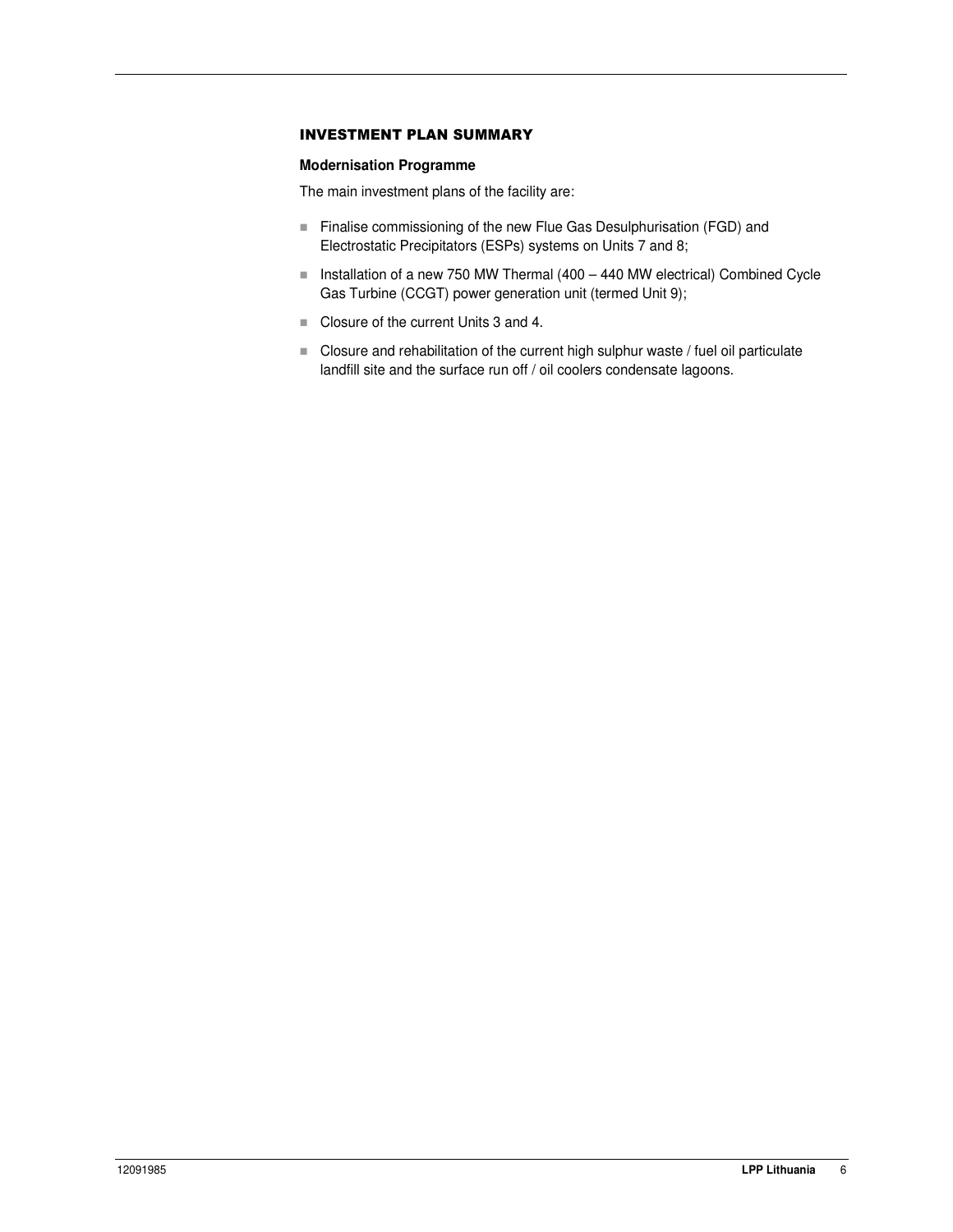# 3 Public Consultation and Information Disclosure Requirements

## 3.1 LPP STRUCTURE AND MANAGEMENT

The LPP management structure has been provided as part of the EHSS review of the LPP site. There is a Legal and Human Resources Department and also a Technical (Engineering) Department which both have responsibilities for external stakeholder engagement. The Legal and HR Department consults with external bodies such as the Ministry of Social Security and Labour Safety and also the Unions. The Technical / Engineering department also communicates with the Ministry of Social Security and Labour Safety in regards to occupational health and safety requirements, but also the Local and National Environmental Inspectorate and the local municipality in regards to any public or local community communication.

The Site General Director is overall responsible for all Stakeholder engagement activity. For the CCGT project, the Finance Director also has specific communication planning responsibilities. The Chief of the Engineering Department and the Personnel Director are the primary daily interfaces for stakeholder engagement and there is also further delegated responsibility in the Environmental Officer, The Safety Officer and the Legal and HR Officer.

LPP has relationships with key stakeholders and groups at operational and sector level and continue to seek their contribution to the development of the LPP site development strategy and in regards to business operational policy.

# 3.2 THE REQUIREMENTS

Public consultations and information disclosure undertaken by LPP comply with the requirements of the legislation of Lithuania, best international practice, and with those described in requirements of the European Bank for Reconstruction and Development (EBRD).

#### **National Legislation Requirements – EIA Consultation**

LPP complied with national regulations on the public consultation for the proposed CCGT project and the requirements of the National Environmental Impact Assessment Legislation.

The EIA consultation was completed through the provision of official notices in the weekly national newspaper the 'Baltic Times', the daily national 'Lietuvos Rytas' and the regional weekly the 'Elektrenu Zinios'. Notices were also posted around Elektrenai Town and owners and users of neighbouring land plots were directly informed.

An open public meeting was also held on the 15<sup>th</sup> October 2007, in the main Conference Hall within the LPP. No participant from outside of LPP attended this session.

The EIA Report states that so far no public opinion had been officially expressed or recorded during the public consultation for the EIA.

The Head of the Local Environmental Inspectorate confirms that consultation and stakeholder engagement were undertaken as part of the EIA process for the new CCGT unit. The following key points were raise in reference to this consultation:

– Regulatory bodies were consulted and did not express any significant concerns;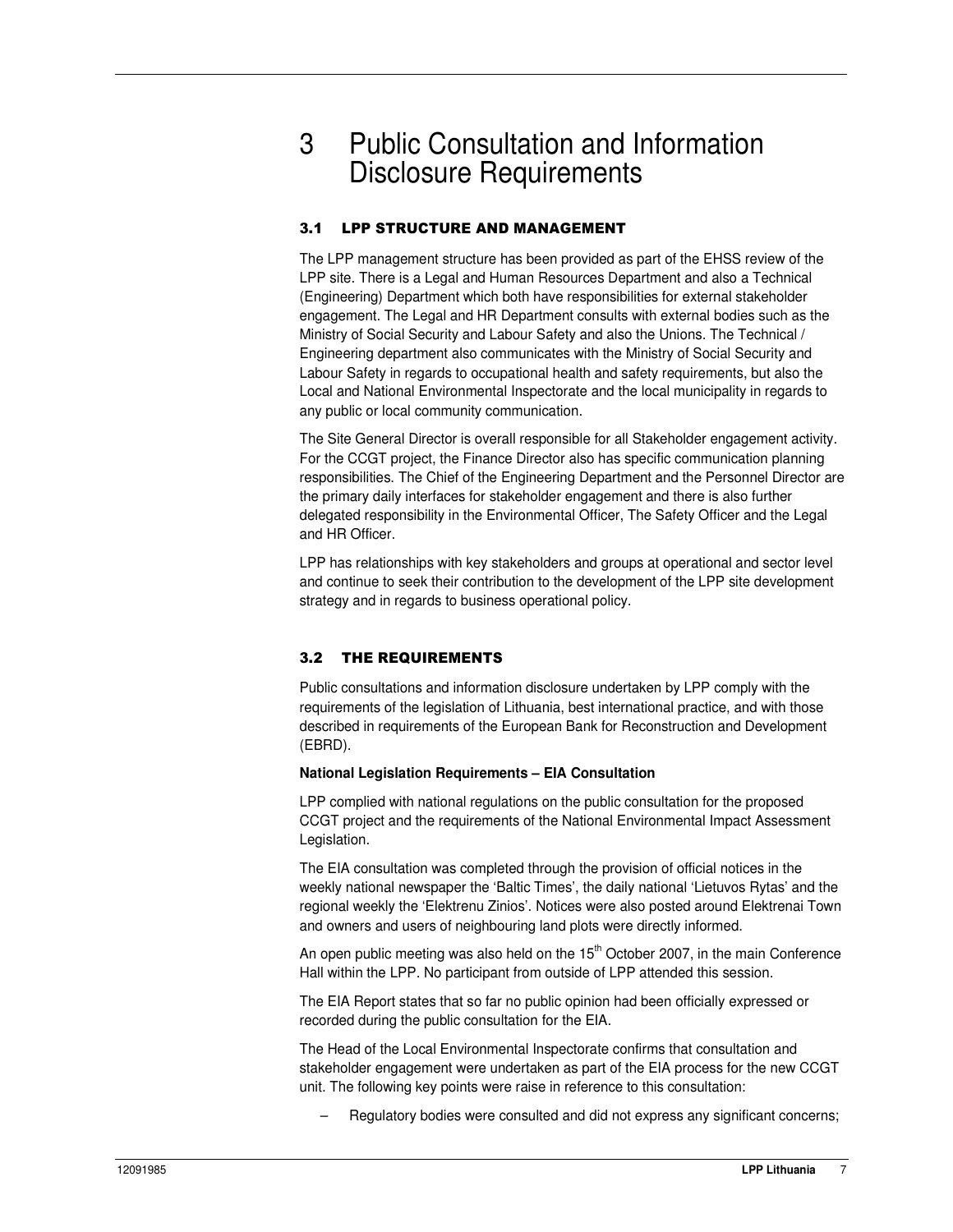- The local community were consulted, through a public consultation meeting at the plant. It was commented that no-one attended this meeting from the local community;
- That the boaters and fisherman were consulted and expressed an interested in the temperature of the cooling water, although no concerns were expressed;
- No local wildlife groups were identified to consult.

#### **General Stakeholder Communication Records Maintenance**

LPP does not currently have a formalised procedure for the recording of key incoming or outgoing communication relevant to this process, but this is one of the actions that LPP will undertake in 2009.

LPP currently has a procedure for the recording of key incoming or outgoing communication relevant to this process. This procedure will be improved and formalised in 2009.

A communication records procedure will be developed which will log the key information provided to stakeholder and also the key incoming communication (i.e. general questions, complaints etc) to LPP, along with a summary of action taken.

As part of this communications procedure, LPP will record and update these ongoing stakeholder engagement activities on an ongoing basis.

#### **Best International Practice**

The key principles of effective engagement are summarised as follows:

- **Providing meaningful information in a format and language that is readily** understandable and tailored to the needs of the target stakeholder group(s);
- **Providing information in advance of consultation activities and decision-making;**
- **Providing information in ways and locations that make it easy for stakeholders to** access it and that are culturally appropriate;
- Respect for local traditions, languages, timeframes, and decision-making processes;
- Two-way dialogue that gives both sides the opportunity to exchange views and information, to listen, and to have their issues heard and addressed;
- Inclusiveness in representation of views, including ages, women and men, vulnerable and/or minority groups;
- **Processes free of intimidation or coercion or incentivisation;**
- Clear mechanisms for responding to people's concerns, suggestions, and grievances; and
- Incorporating, where appropriate and feasible, feedback into project or program design, and reporting back to stakeholders.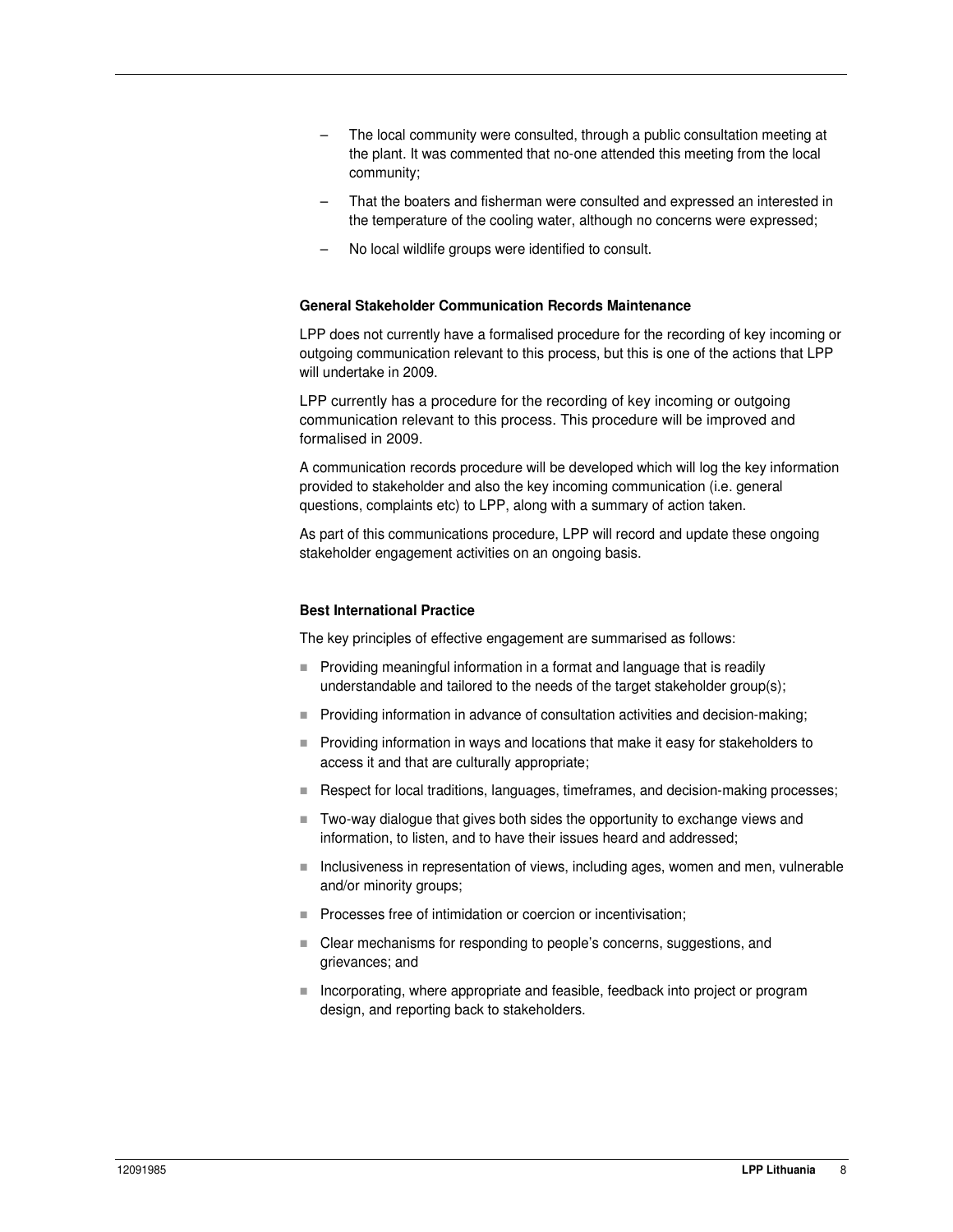# 4 Stakeholder Identification

## 4.1 IDENTIFICATION OF MAIN STAKEHOLDERS

#### **Overview**

This section of the document identifies interested parties i.e. stakeholders and others affected at a local, district and regional level.

Stakeholders could also be individuals and organisations that may be directly or indirectly affected by the project either in a positive or negative way, who wish to express their views.

LPP has undertaken an initiative to identify its key national stakeholders. In doing this the following definitions have been applied:

- **Stakeholders**: any person, group or organisation with a vested interest in the outcome of a body of work;
- **Key stakeholder**: any stakeholder with significant influence on or significantly impacted by, the work and where these interests and influence must be recognised if the work is to be successful;

There are partnerships and formal advisory arrangements and also less formal but important relationships with groups or individuals with a particular interest in the work LPP undertakes.

Stakeholders can be grouped into the following categories:

- National Government (96% ownership) and also the private shareholders (4% ownership)
- **International**
- Government (Lithuanian state / regional and local)
- Advisory/non-government
- $\blacksquare$  Services / suppliers
- Clients
- $\blacksquare$  Institutions (universities, think tanks, etc.)
- The energy industry
- $\blacksquare$  Internal stakeholders (Employees, labour unions)
- General communities.
- $\blacksquare$  Public groups nearby hospital, local schools
- The media.
- Gardening community "Klevas"

All the key stakeholders indentified are presented below. If you are not on the list and would like to be kept informed about the company and project, please contact Mr Sepetys (A.Sepetys@lelektrine.lt or +370 528 39533).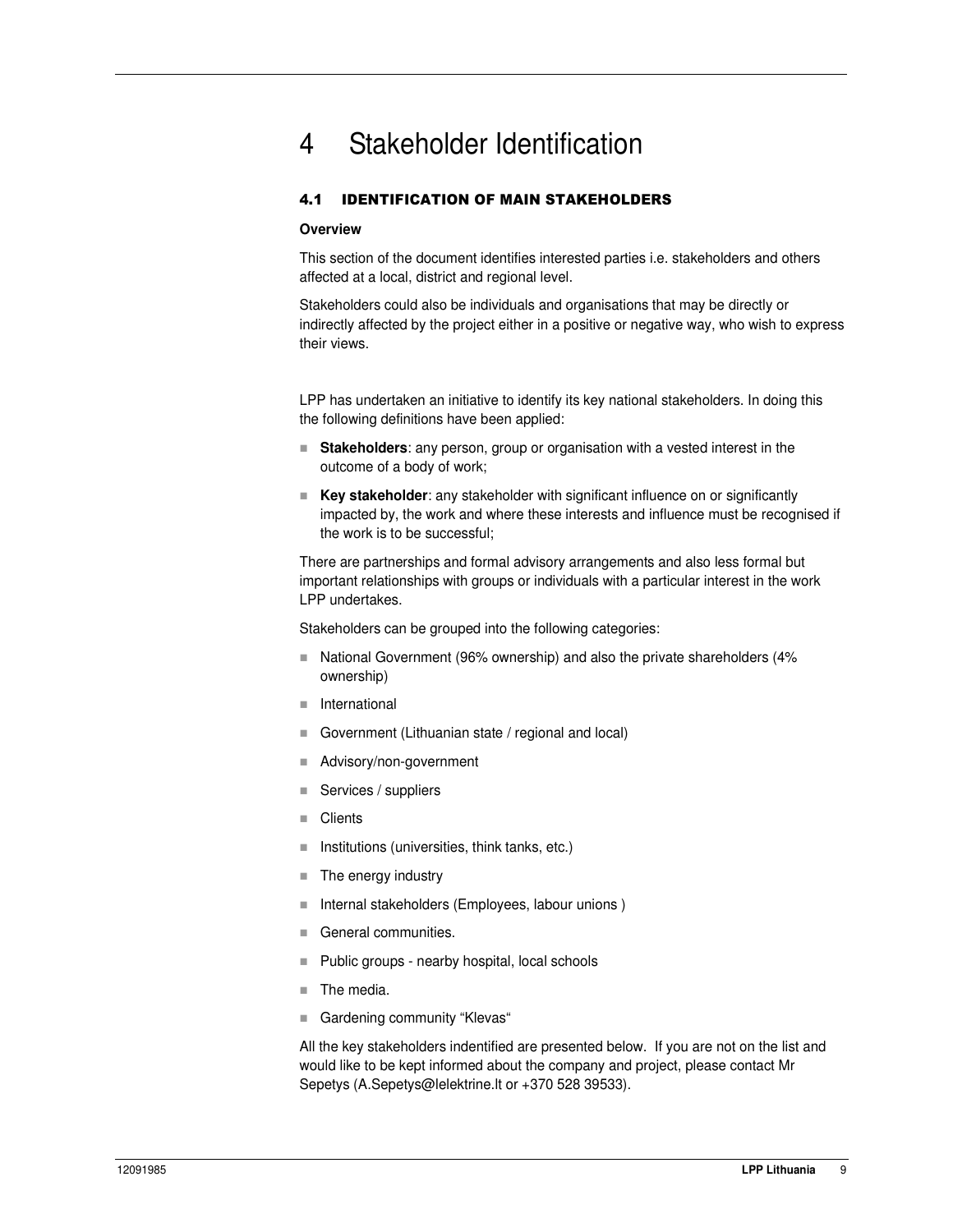## **Key stakeholders and other key affected parties**

| <b>Stakeholder Groups</b>      | <b>Key Stakeholders</b>                                                                                                                                                                                                                                                                                                                                                                                                                                                                                                                                                                                                                       | <b>Summary of Specific interest</b>                                                                                                                 |
|--------------------------------|-----------------------------------------------------------------------------------------------------------------------------------------------------------------------------------------------------------------------------------------------------------------------------------------------------------------------------------------------------------------------------------------------------------------------------------------------------------------------------------------------------------------------------------------------------------------------------------------------------------------------------------------------|-----------------------------------------------------------------------------------------------------------------------------------------------------|
| International                  | EBRD - London HQ<br>۰.                                                                                                                                                                                                                                                                                                                                                                                                                                                                                                                                                                                                                        | EHSS best practice, Equator Principles, IPPC<br>BAT                                                                                                 |
|                                | EBRD - Lithuania Branch Office / Ignalina International Decommissioning Support Fund<br>۰<br>EBRD Lithuania Office. Šeimyniškiu 1A. 4th Floor. LT-09312 Vilnius. Lithuania. Tel: +370 52 638 480.<br>Fax:+370 52 638 481.                                                                                                                                                                                                                                                                                                                                                                                                                     | <b>Environment and Social Action Plan responses</b><br>as required.                                                                                 |
|                                | Commission of the European Union in Lithuania                                                                                                                                                                                                                                                                                                                                                                                                                                                                                                                                                                                                 |                                                                                                                                                     |
|                                | Gedimino pr. 11, LT-01103 Vilnius<br>E-mail: info@euro.lt<br>Tel.: 8-5-2663771<br>Fax: 8-5-2663895                                                                                                                                                                                                                                                                                                                                                                                                                                                                                                                                            | Progression on the upgrading on generation<br>capacity and the replacement of the Nuclear<br>Plant under the EU arrangements for Nuclear<br>Safety. |
| Government (Lithuanian, state) | Ministry of Environment of the Republic of Lithuania (Lietuvos Respublikos Aplinkos<br>Ministerija)<br>Juozapaviciaus g. 9<br>LT-2600 Vilnius<br>Lithuania<br>Tel. + 370 5 27 2 2029<br>Fax + 370 5 272 8020<br>Fire and Rescue Department under the Ministry of the Interior (Priešgaisrines apsaugos<br>ir gelbėjimo departamentas prie Vidaus reikalų ministerijos)<br>Svitrigailos g.18<br>LT-03223 Vilnius<br>Lithuania<br>Tel. +370 5 271 6866<br>Fax. +370 5 216 3494<br>[There could be also Ministry of Energy and Labour Inspectorate included<br>Ministry of Energy of the Republic of Lithuania (Lietuvos Respublikos Energetikos | National environmental policy<br>Major accident hazards                                                                                             |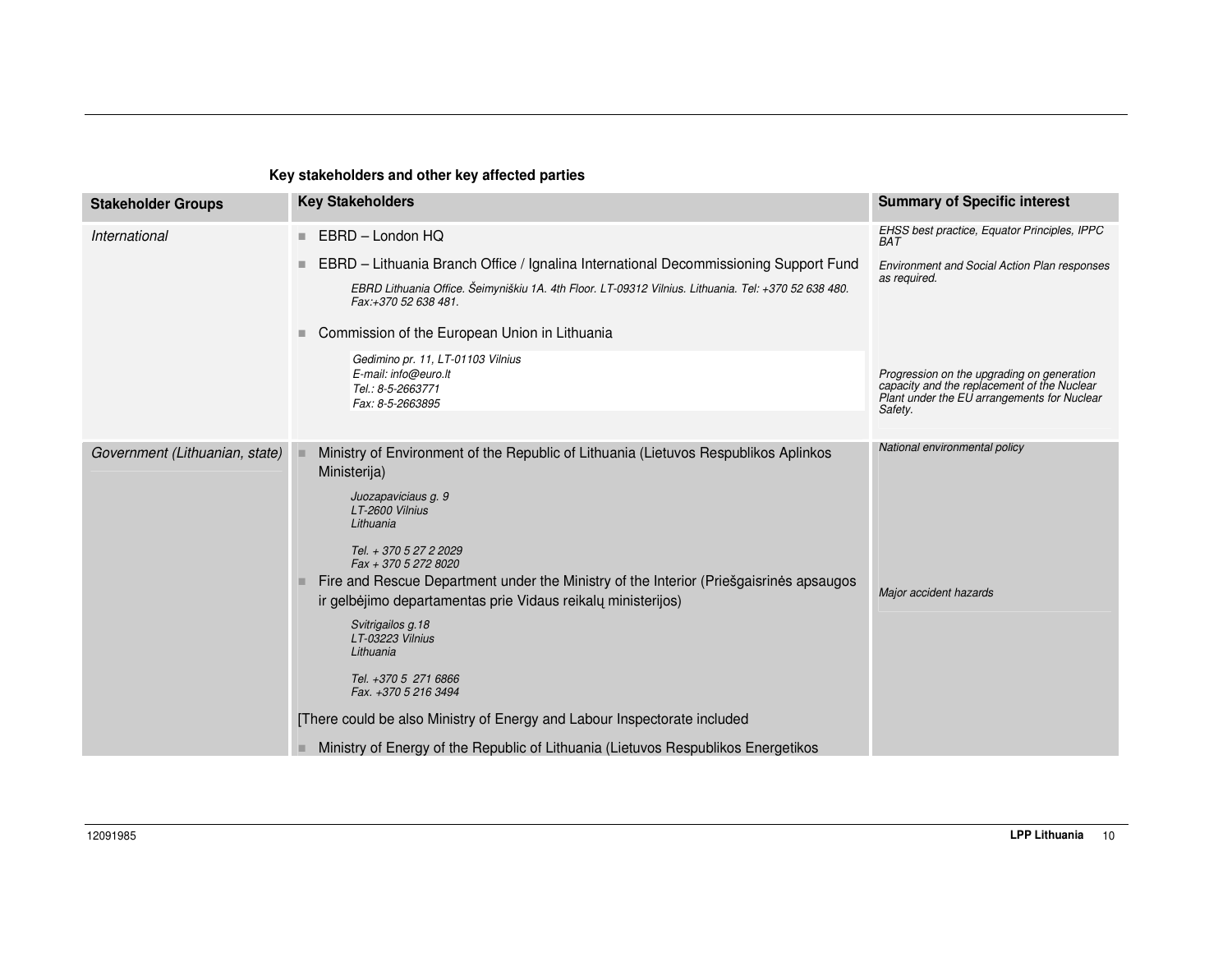|                                                | Ministerija)<br>Gedimino pr. 38 / Vasario 16-osios g. 2<br>LT-01104 Vilnius<br>Lithuania<br>Tel. +370 5 262 0549<br>Fax. +370 5 26 23974<br>State Labour Inspectorate of the Republic of Lithuania (Lietuvos Respublikos Valstybinė<br>ш<br>Darbo Inspekcija)<br>Algirdo g. 19,<br>LT-03219 Vilnius<br>Lithuania<br>Tel. +370 5 265 0193<br>Fax. +370 5 213 9751                                                        |                                                                                                                                                                                                                                                                                                                                                                    |
|------------------------------------------------|-------------------------------------------------------------------------------------------------------------------------------------------------------------------------------------------------------------------------------------------------------------------------------------------------------------------------------------------------------------------------------------------------------------------------|--------------------------------------------------------------------------------------------------------------------------------------------------------------------------------------------------------------------------------------------------------------------------------------------------------------------------------------------------------------------|
| Government (Lithuanian,<br>regional and local) | Vilnius Regional Environmental Department (Aplinkos Ministerija)<br>π.<br>Vilniaus Regiono Aplinkos Aspaugos Departmentas<br>A/Juozapaviciaus 9<br>$LT - 09311$ Vilnius<br>Tel 8-5 272 8636<br>Vilniaus.raad@vrd.am.lt<br>Elektrenai Environmental Inspectorate (Aplinkos Ministerija)<br>$\blacksquare$<br>Contact: Virgilijus Pruskas<br>Taikos g.6<br>Elektrenai<br>LT-26115<br>Tel 8 - 528 34613<br>Fax 8-528 34612 | Regulator and legislator bodies at local,<br>regional levels and national level covering:<br>Planning consents<br>Permits for waste, air emissions, effluent<br>discharge, water use etc.<br>Licences for storage, use and transportation of<br>chemicals, safety and explosive atmospheres,<br>emergency procedures and fire protection,<br>occupation health etc |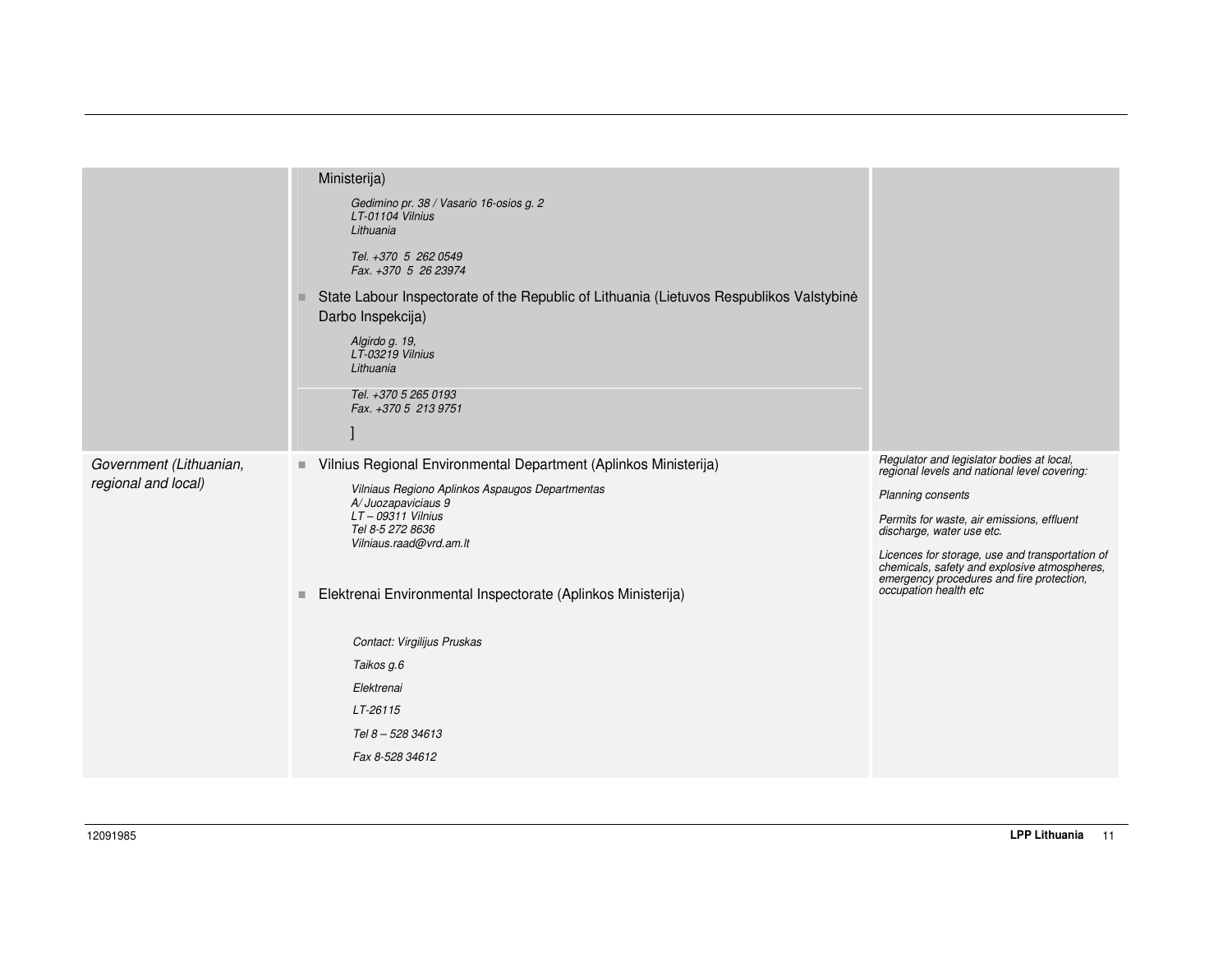|                                                  | Elektrenai Municipal Administration<br>$\blacksquare$<br>Elektrenu Savivaldybes Meras<br>Elektrines g. 8<br>LT 26108<br>Elektrenai<br>Tel 0 528 58000<br>Elektrenu.savivaldybe@is.lt<br>Contact: Arvydas Vysniauskas                                                                                                                                                                                                                                          | Project progression in general<br>General community concerns and interactions<br>Migrant worker issues. |
|--------------------------------------------------|---------------------------------------------------------------------------------------------------------------------------------------------------------------------------------------------------------------------------------------------------------------------------------------------------------------------------------------------------------------------------------------------------------------------------------------------------------------|---------------------------------------------------------------------------------------------------------|
| Advisory/non-government<br>organisations         | <b>NGO 1:</b><br>Community "Atgaja"<br>Office address: Maironio str. 14-6, Kaunas, Lithuania<br>Mailing address: ACP P.O.Box 156, Kaunas 44002 Lithuania.<br>Tel. +370 37 425566, 407155<br>Fax: +370 37 425207<br>Email: info@atgaja.lt<br>www.atgaja.lt<br><b>NGO 2:</b><br>ш<br>Lithuanian Green Movement<br>P.O. Box 160, Kaunas LT-44002, Lithuania<br>phone: +370 37 324241; fax: +370 37 324201<br>email: zalieji@zalieji.lt<br>www.zalieji.lt/english | Local air quality, land use etc<br>Carbon dioxide emissions and climate change<br>Nuclear power.        |
| Clients and client<br>representation             | No key stakeholders identified<br>u,                                                                                                                                                                                                                                                                                                                                                                                                                          |                                                                                                         |
| Institutions (universities, think<br>tanks etc.) | Trakai Public Health Supervision and Staff Education Centre<br>Kodas 191347976,<br>LT-21105<br>Trakai                                                                                                                                                                                                                                                                                                                                                         | Local Health / air quality                                                                              |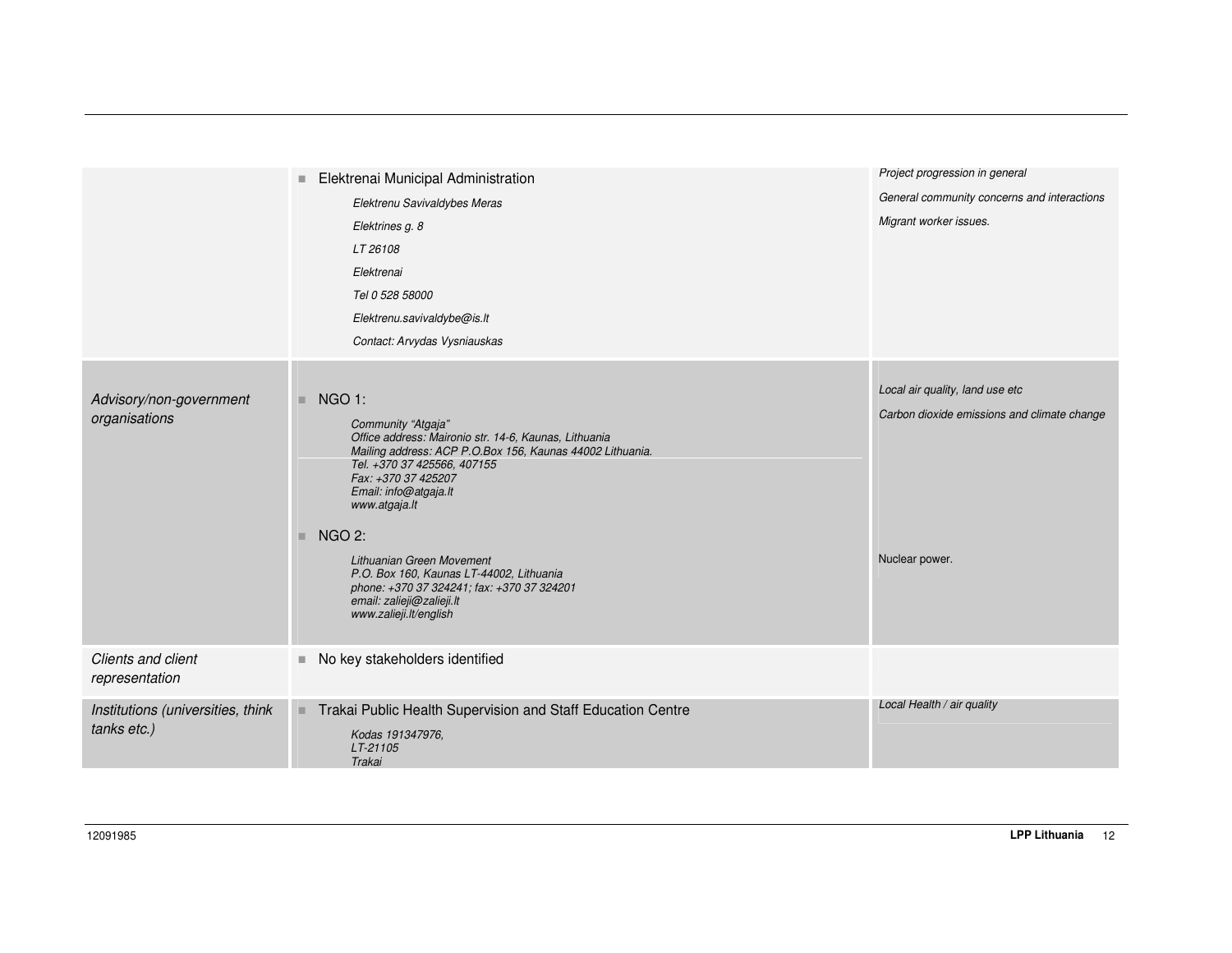|                                                     | Tel 8-528 55893<br>Fax 8-528 55936<br>Traku.vsp@is.lt                                                                                                                                                                                                                                                                    |                                                                                                              |
|-----------------------------------------------------|--------------------------------------------------------------------------------------------------------------------------------------------------------------------------------------------------------------------------------------------------------------------------------------------------------------------------|--------------------------------------------------------------------------------------------------------------|
| Internal stakeholders<br>(Employees, labour unions) | 2 Unions which are significantly represented at LPP (both have collective agreements<br>with LPP):<br>Professional Union of Electricity Producers<br>—<br>Lithuanian General Workers Union<br>—                                                                                                                          | Retrenchment, training, employment and social<br>policy, other procedures / policies, migrant<br>workers etc |
| Public groups                                       | ELEKTRENAI HOSPITAL:                                                                                                                                                                                                                                                                                                     | Local air quality, land use                                                                                  |
|                                                     | Elektrėnų ligoninė,<br>Taikos g. 8, LT-26115 Elektrėnai,<br>Tel.: +370-528-39553                                                                                                                                                                                                                                         | Potential for accidents during construction.                                                                 |
|                                                     | <b>ELEKTRENAI SCHOOLS:</b>                                                                                                                                                                                                                                                                                               |                                                                                                              |
|                                                     | Elektrėnų Versmės gimnazija<br>Saulės g. 30, LT-26121 Elektrenai,<br>Tel.: +370-528-39 616<br>Elektrėnų "Ažuolyno" pagrindinė mokykla<br>Rungos g. 24, Elektrenai<br>Tel./fax: +370-528-39626<br>E-mail: azuolyno@gmail.com<br>Elektrėnų pagrindinė mokykla<br>Rungos g. 5, LT-26110 Elektrėnai<br>Tel.: +370-528-39 790 | Schools interest in local economic<br>development of the area and future<br>employment potential.            |
|                                                     |                                                                                                                                                                                                                                                                                                                          | Local air quality, land use,                                                                                 |
| General communities                                 | <b>LOCAL COMMUNITY CENTRE</b>                                                                                                                                                                                                                                                                                            | <b>Construction traffic</b>                                                                                  |
|                                                     | Elektrėnų bendruomenės iniciatyvų centras<br>Taikos g. 8, Elektrėnai<br>Tel.: +370-528-39 415                                                                                                                                                                                                                            | Migrant workers<br>Locally sourced construction labour and future<br>plant labour opportunities.             |
|                                                     |                                                                                                                                                                                                                                                                                                                          |                                                                                                              |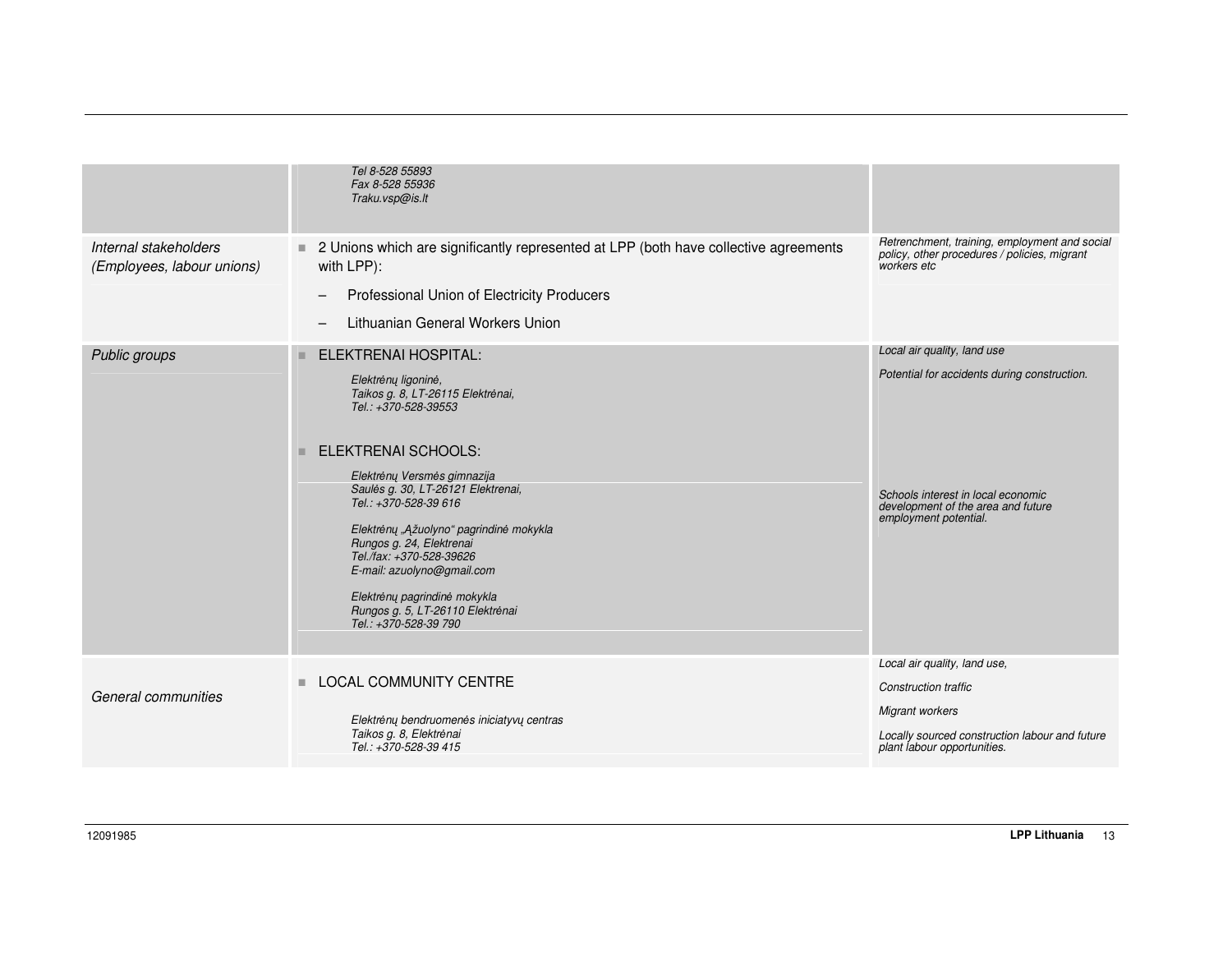|                            | ■ Gardening Community<br>Klevas", Elektrenai municipality, Elektrenai, Lithuania                                                                                                                                            | Effect of plant on local land use / plant growth.                                             |
|----------------------------|-----------------------------------------------------------------------------------------------------------------------------------------------------------------------------------------------------------------------------|-----------------------------------------------------------------------------------------------|
| Other key affected parties | <b>FISHERIES COMPANY</b><br><b>UAB Bartzuve</b><br>Birutės g. 5<br>Naujųjų Kietaviškių km.<br>Elektrėnų sav., Lietuva<br>Tel. +370-346-44662<br>Mob. +370-656-39777<br>El.p. arvydas@bartzuve.lt<br>http://www.bartzuve.lt/ | Use of Elektrenai Lagoon for fishing. Relevant<br>to the additional cooling water discharges. |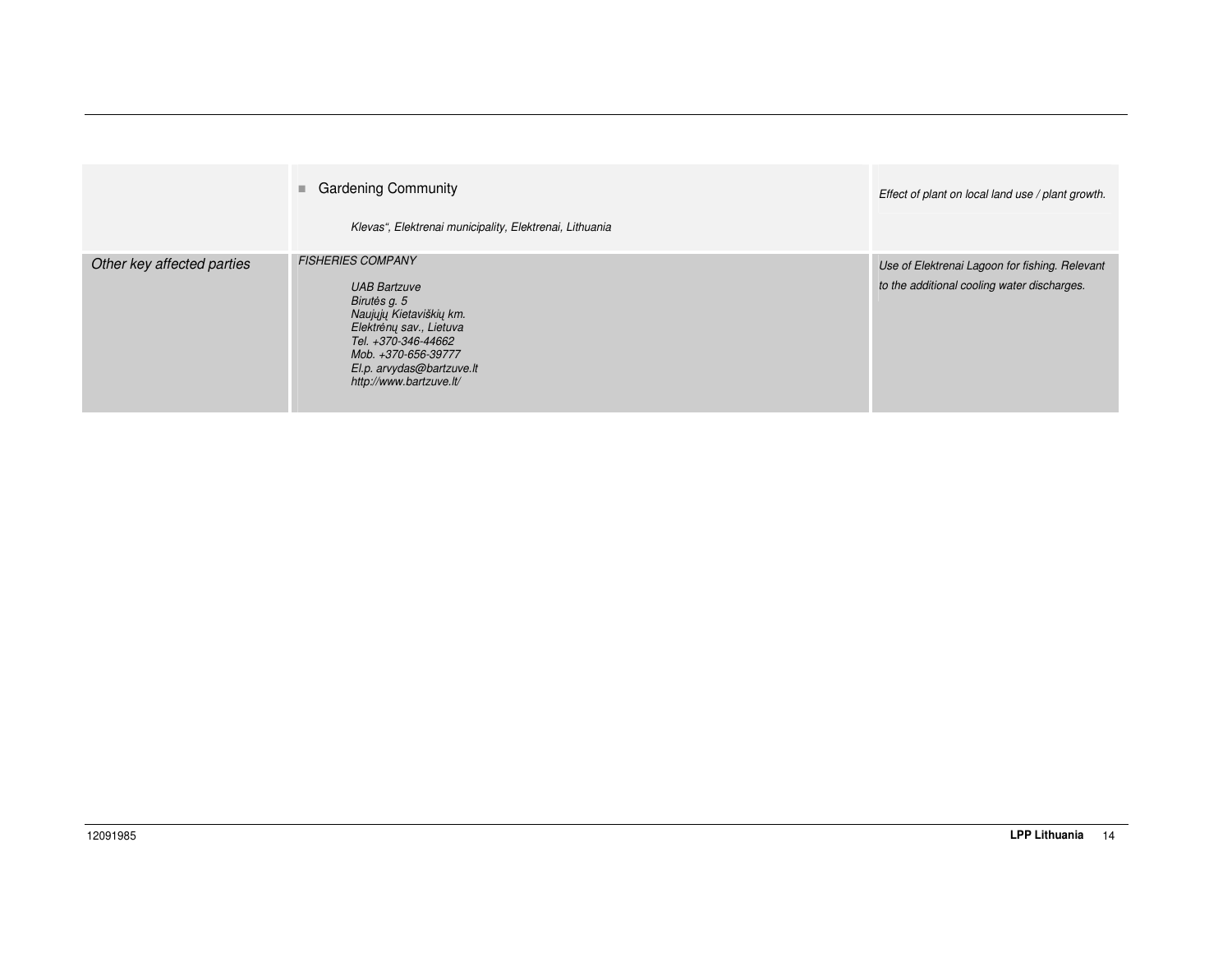#### **The media**

The media are considered as stakeholders for LPP, however these details are provided in the next section, where the methods of communication including via the media are demonstrated.

The identification of stakeholders should be reviewed and the range of interested parties can be expanded and contracted as required during the project implementation.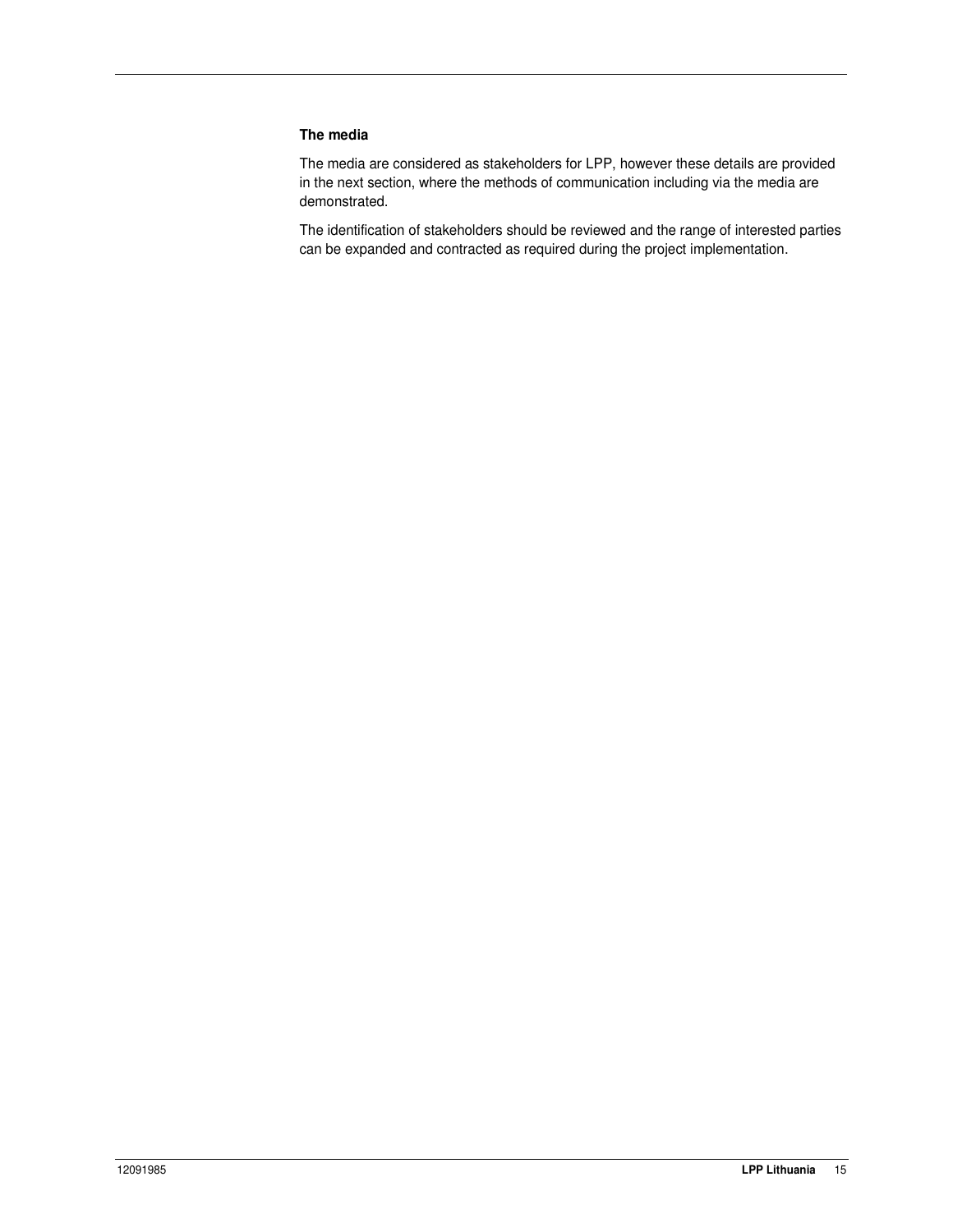# 5 LPP Stakeholder Relations

## 5.1 OVERVIEW OF EXISTING STAKEHOLDER RELATIONS

LPP are involved in the local community and have good community relations. They provide subsidies for recreational and leisure activities, support at schools and kindergartens for employee children through the supply of gym and computer equipment.

### 5.2 SUMMARY OF ENGAGEMENT ACTIVITIES

#### **EBRD requirements**

An example table demonstrating the public consultation and information disclosure that should be recorded is provided in the next section.

- Type of information disclosed, in what forms (e.g. oral, brochure, reports, posters, radio, etc.), and how it was released or distributed
- The locations and dates of any meetings undertaken to date
- $\blacksquare$  Individuals, groups, and/or organizations that have been consulted
- Key issues discussed and key concerns raised
- Company response to issues raised, including any commitments or follow-up actions
- **Process undertaken for documenting these activities and reporting back to** stakeholders

This table will be kept up to date on all public consultation and information disclosure that is undertaken for future projects.

#### **Previous stakeholder engagement**

Previous stakeholder engagement relating to this project has been conducted through:

- An open public meeting conducted in October 2007 at the LPP Site;
- Public announcements within the Baltic Times, the National Daily 'Lietuvos Rytas', and the regional weekly 'Elektrenu Zinios';
- Notices displayed within the public billboards of the gardening community (Klevas", Elektrenai municipality, Elektrenai, Lithuania), Elektrenai Municipality and the Elderate (smallest administrative region).
- Direct written informing of the neighbouring landowners.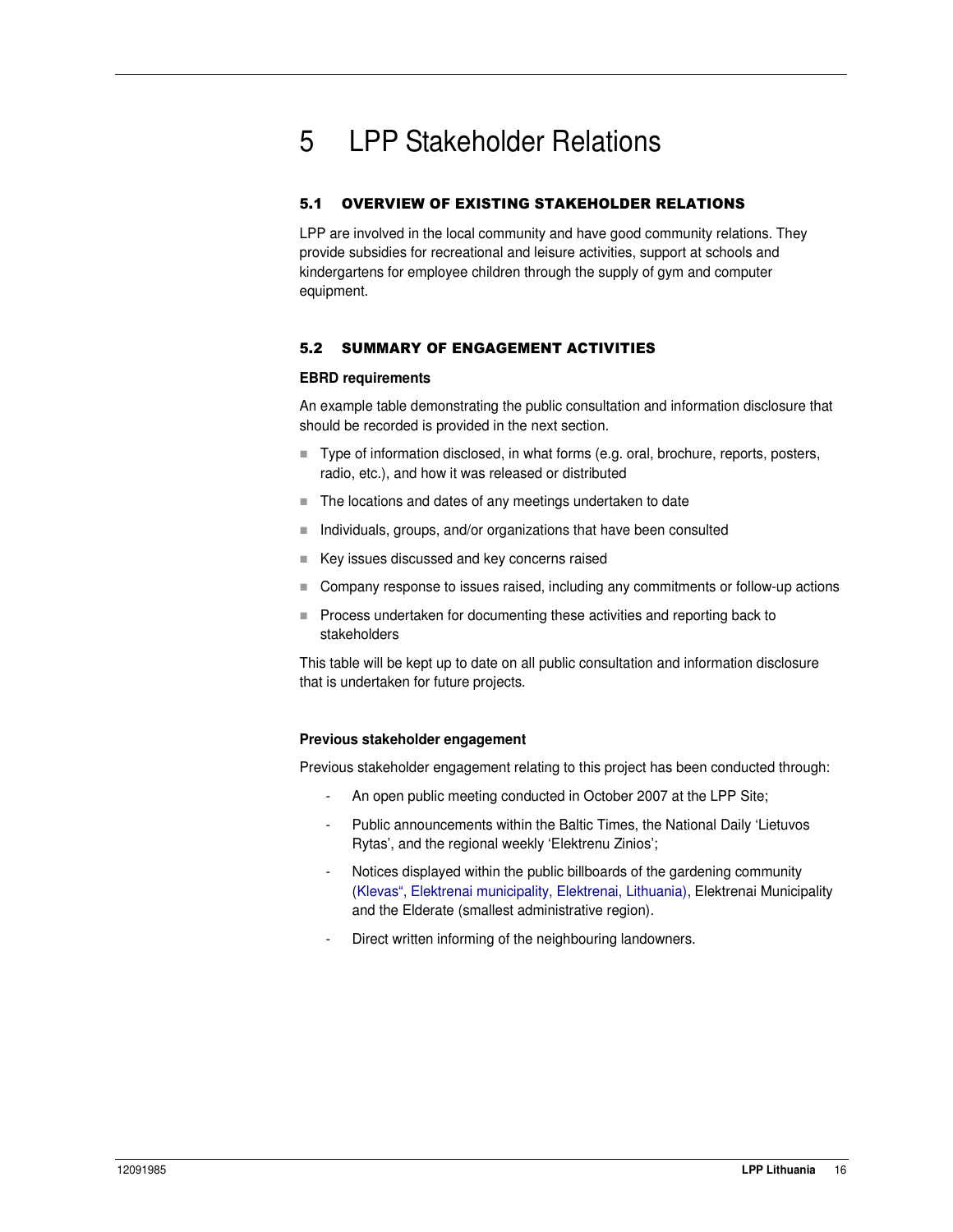# 6 Stakeholder Engagement Programme

### 6.1 DISCLOSURE OF INFORMATION

#### **The types of Information to be Disclosed**

The information that will be disclosed will be assessed on a specific basis as part of the overall LPP modernisation programme. In general terms, internal and external communications are handled by LPP in a number of ways as detailed below. The objectives of external communications are to provide continuous engagement with targeted audiences to inform about the company activities, including company performance, company development and investment plans and their implementation.

#### **The methods of communications**

The methods of communication by LPP are summarised in the following Stakeholder Engagement Programme:

#### 6.2 THE FUTURE PROGRAMME

The future programme of engagement is presented below.

• The Non Technical Summary of the Project and the EIA is included on the Lithuanian Power Plant Website and at key locations:

http://www.lelektrine.lt Uploaded 2/10/09

#### **Also at the following:**

**AB Lietuvos Elektrine,** Elektrines Str. 21 LT-26108 Elektrenai Tel + 370 528 33285 Fax +370 528 39733

Contact A. Sepetys, Chief of the Construction Department

#### **Full EIA Document preparation by:**

#### **Lithuanian Energy Institute**

Breslaujos Str 3 LT-44403 Kaunas

Tel: +370 37 401879 Fax: +370 37 351271

Contact: Geidrius Stravinskas (Junior Research Associate)

#### **EBRD Resident Office Vilnius**

Šeimyniškiu 1A, 4th Floor LT-2600 Vilnius Lithuania Tel: +370 52 638480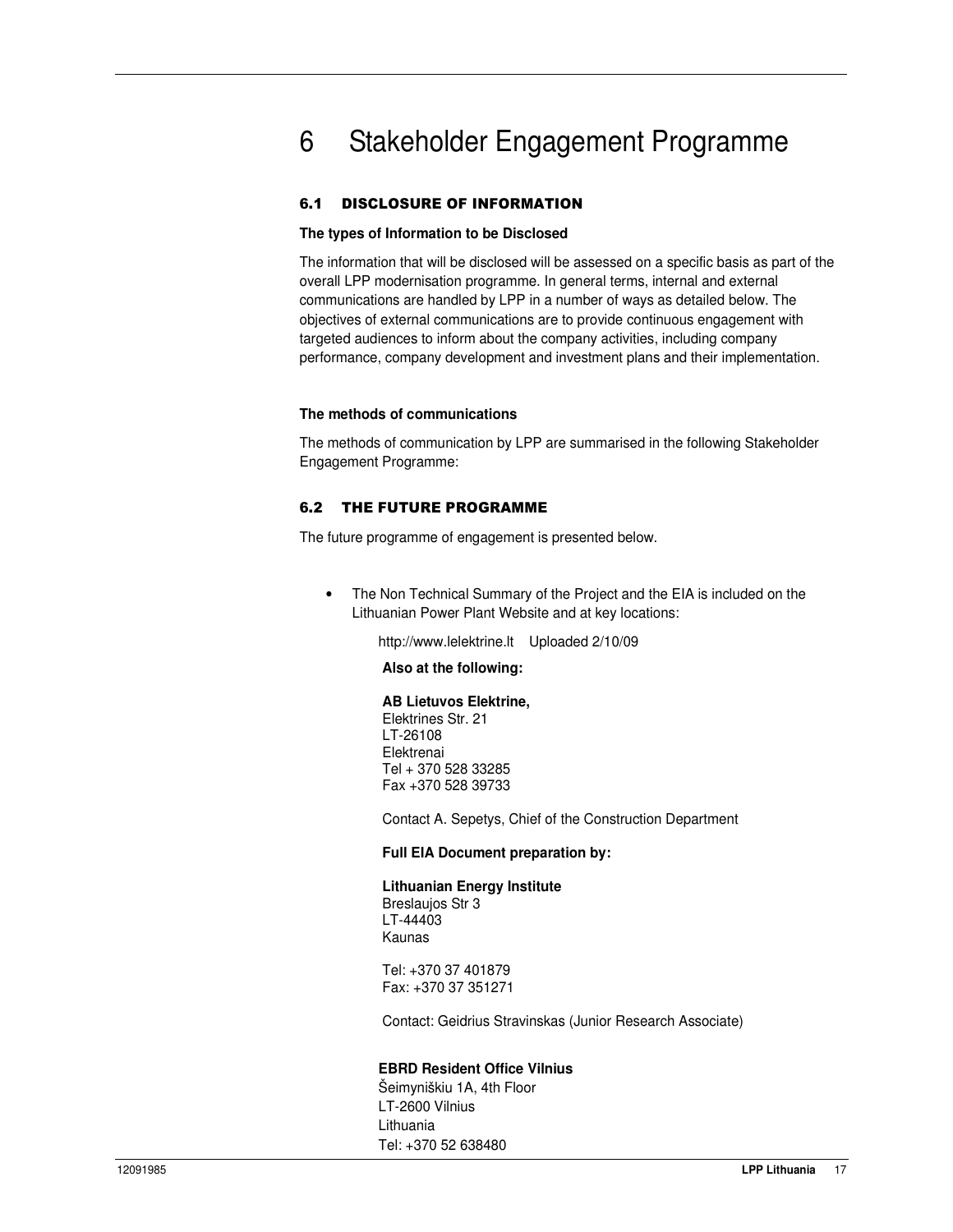Fax:+370 52 638481 Head of Office: Matti Hyyrynen

Lithuanian Power Plant will collate any comments and feedback associated with the proposed project and will document these according to the Grievence Procedure in Section 6.4

All comments received will be reviewed in accordance with the commitments made under 'Best International Practice' as documented within 'The Requirements' section provided in section 3.2.

All communication made will be reviewed for the feasibility to make changes to satify the request and interest and the communicator will be informed on the outcome.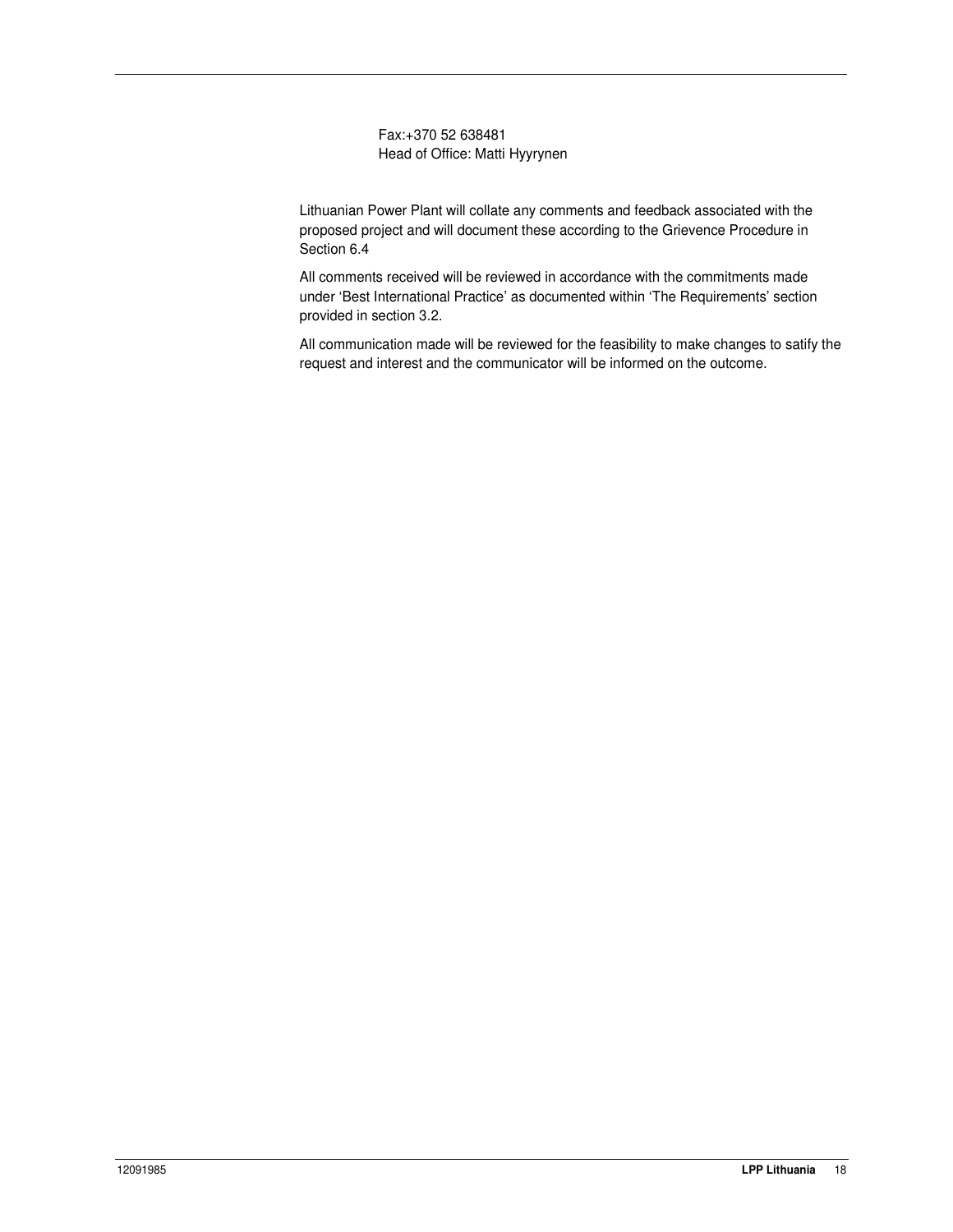| <b>Activity / Project</b>                                       | Type of information disclosed                                                                                                                                                         | Locations and dates of meetings / forms of<br>communication             | <b>Stakeholder Groups consulted</b>                 |
|-----------------------------------------------------------------|---------------------------------------------------------------------------------------------------------------------------------------------------------------------------------------|-------------------------------------------------------------------------|-----------------------------------------------------|
| Full funding approval for the                                   | Announcement of full decision to develop<br>the plant and the increase in generation                                                                                                  | Press announcement - likely 2009:                                       | International                                       |
| development of the CCGT.                                        |                                                                                                                                                                                       |                                                                         | Weekly national: Baltic Times                       |
|                                                                 | energy efficiency / pollutant reductions<br>achieved.                                                                                                                                 | daily national: 'Lietuvos Rytas'                                        | Government (Lithuanian, regional                    |
|                                                                 |                                                                                                                                                                                       | regional weekly: 'Elektrenu Zinios'                                     | and local)                                          |
|                                                                 |                                                                                                                                                                                       | + local publication ' Elektrenai News'.                                 | Advisory/non-government<br>organisations            |
|                                                                 |                                                                                                                                                                                       | Direct written confirmation and direction back<br>to LPP for responses. |                                                     |
| General plant capacity                                          | Statement on the new strategic role of<br>LPP in supply of power to Lithuania.<br>Statement of implications for the running<br>of the facility, including increase usage of<br>fuels. | Likely 2010                                                             | International                                       |
| increase (prior to the final<br>closure of the Ignalina Nuclear |                                                                                                                                                                                       | Written communication to defined stakeholder                            | Government (Lithuanian, state)                      |
| Power Plant).                                                   |                                                                                                                                                                                       | groups and direction back to LPP for<br>responses.                      | Government (Lithuanian, regional<br>and local)      |
|                                                                 |                                                                                                                                                                                       |                                                                         | Advisory/non-government<br>organisations            |
|                                                                 |                                                                                                                                                                                       |                                                                         | Institutions (universities, think tanks<br>$etc.$ ) |
|                                                                 |                                                                                                                                                                                       |                                                                         | Public groups                                       |
|                                                                 |                                                                                                                                                                                       |                                                                         | General communities                                 |
|                                                                 |                                                                                                                                                                                       |                                                                         | Gardening community                                 |
|                                                                 |                                                                                                                                                                                       |                                                                         |                                                     |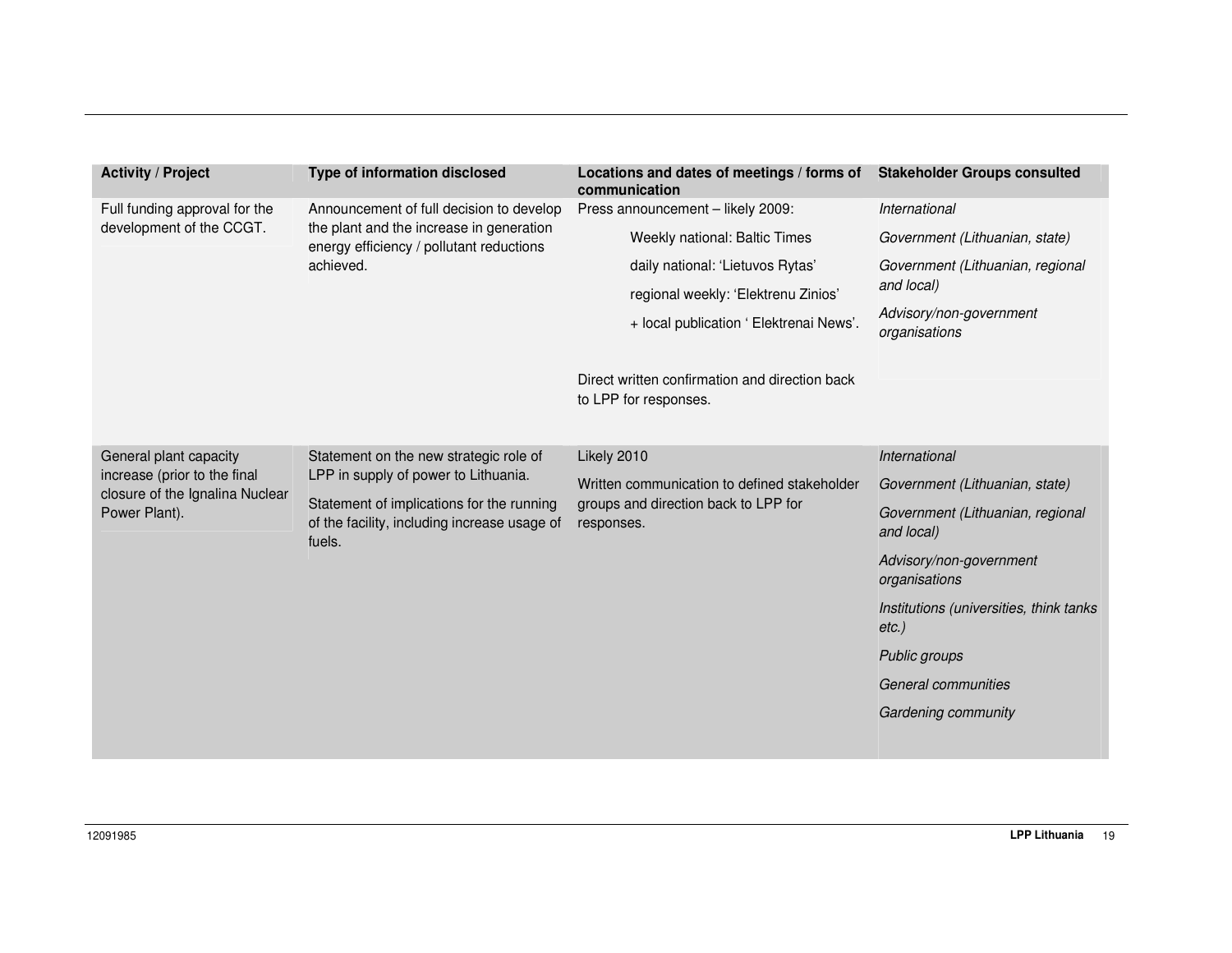| General plant capacity                                          | Capacity increase / impact assessment.                           | 2010                                                                     | Public groups                            |
|-----------------------------------------------------------------|------------------------------------------------------------------|--------------------------------------------------------------------------|------------------------------------------|
| increase (prior to the final<br>closure of the Ignalina Nuclear |                                                                  | Public exhibition on the capacity increases                              | General communities                      |
| Power Plant).                                                   |                                                                  | and CCGT installation - Elektrenai<br>Community Centre and notice board, | Gardening community                      |
|                                                                 |                                                                  | Gardening Community notice board.                                        | Other key affected parties               |
|                                                                 |                                                                  |                                                                          |                                          |
|                                                                 |                                                                  | 2010                                                                     | Institutions (universities, think tanks) |
|                                                                 |                                                                  | Written communication to defined stakeholder                             | $etc.$ )                                 |
|                                                                 |                                                                  | groups and direction back to LPP for<br>responses.                       | Other key affected parties               |
|                                                                 |                                                                  |                                                                          |                                          |
| Pre construction planning -                                     | Construction impacts and mitigation                              | 2010                                                                     | General communities                      |
| development of CCGT.                                            | proposals<br>Expected migrant / imported worker<br>arrangements. | Notices in community centre, municipality and                            | Public groups                            |
|                                                                 |                                                                  | gardening community centre notice board.                                 |                                          |
|                                                                 |                                                                  | Direct written notification to surrounding<br>landowners and occupiers.  |                                          |
|                                                                 |                                                                  |                                                                          |                                          |
|                                                                 |                                                                  | Written description of plans                                             | Internal stakeholders (Employees,        |
|                                                                 |                                                                  |                                                                          | labour unions)                           |
|                                                                 |                                                                  |                                                                          |                                          |
| Prior to CCGT commissioning                                     | Operational plans                                                | 2011                                                                     | International                            |
|                                                                 | Technology position                                              | Site open meeting held in the conference<br>centre at LPP.               | Government (Lithuanian, state)           |
|                                                                 |                                                                  |                                                                          | Government (Lithuanian, regional         |

**COL**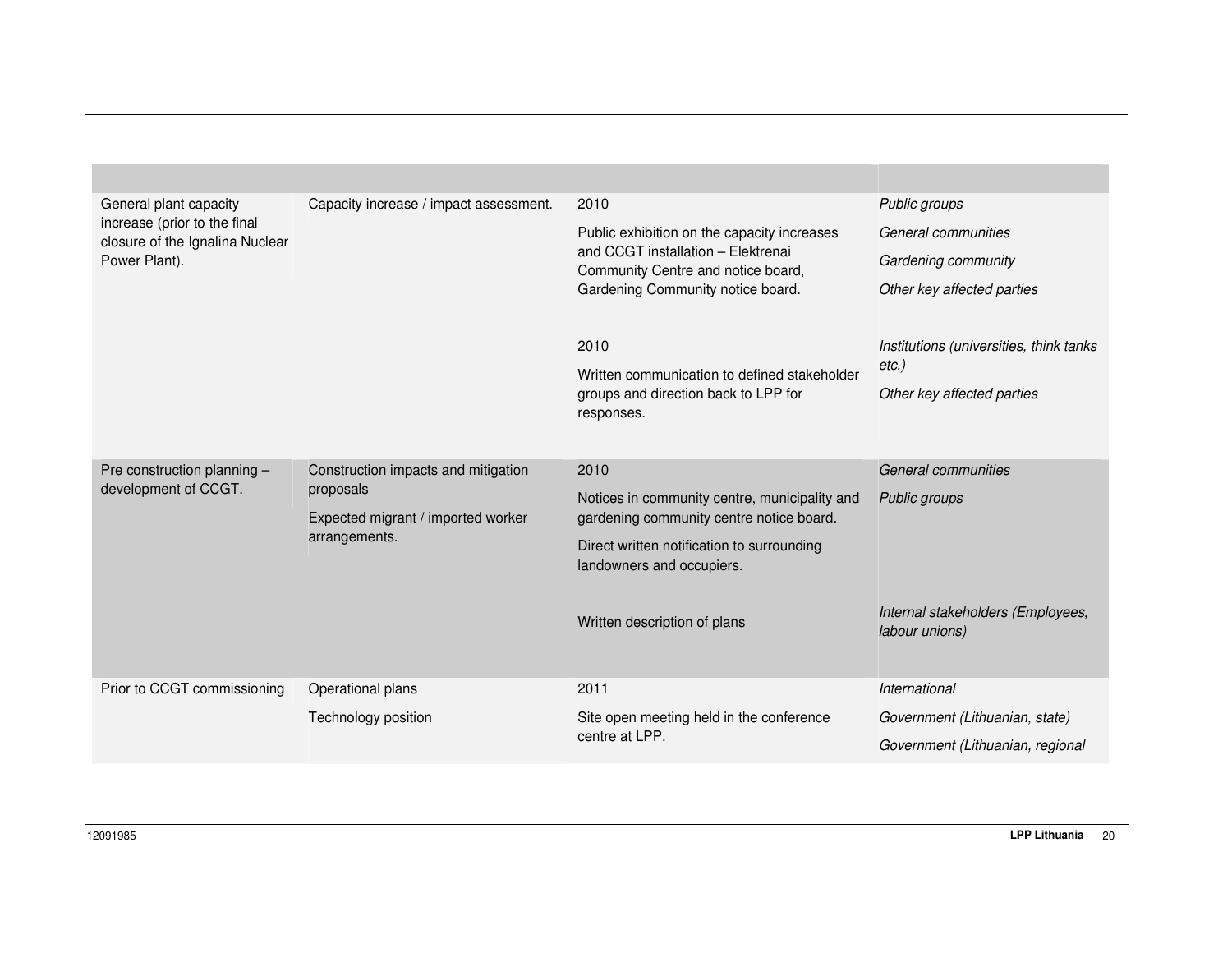|                            |                                     | Specific invites to key stakeholder groups.       | and local)                                          |
|----------------------------|-------------------------------------|---------------------------------------------------|-----------------------------------------------------|
|                            |                                     |                                                   | Advisory/non-government<br>organisations            |
|                            |                                     |                                                   | Institutions (universities, think tanks<br>$etc.$ ) |
|                            |                                     |                                                   | Public groups                                       |
|                            |                                     |                                                   | General communities                                 |
|                            |                                     |                                                   | Gardening community                                 |
|                            | Site operation                      |                                                   |                                                     |
|                            |                                     |                                                   | Internal stakeholders (Employees,<br>labour unions) |
| Decommissioning of Units 3 | Decommissioning confirmation.       | Prior to 31 <sup>st</sup> December 2011.          | International                                       |
| and 4.                     | Overall beneficial impact position. | Written notification.                             | Advisory/non-government                             |
|                            |                                     |                                                   | Public groups                                       |
|                            |                                     |                                                   |                                                     |
|                            |                                     |                                                   |                                                     |
|                            |                                     | Way forward for LPP and future strategy<br>update | Internal stakeholders (Employees,<br>labour unions) |
|                            |                                     |                                                   |                                                     |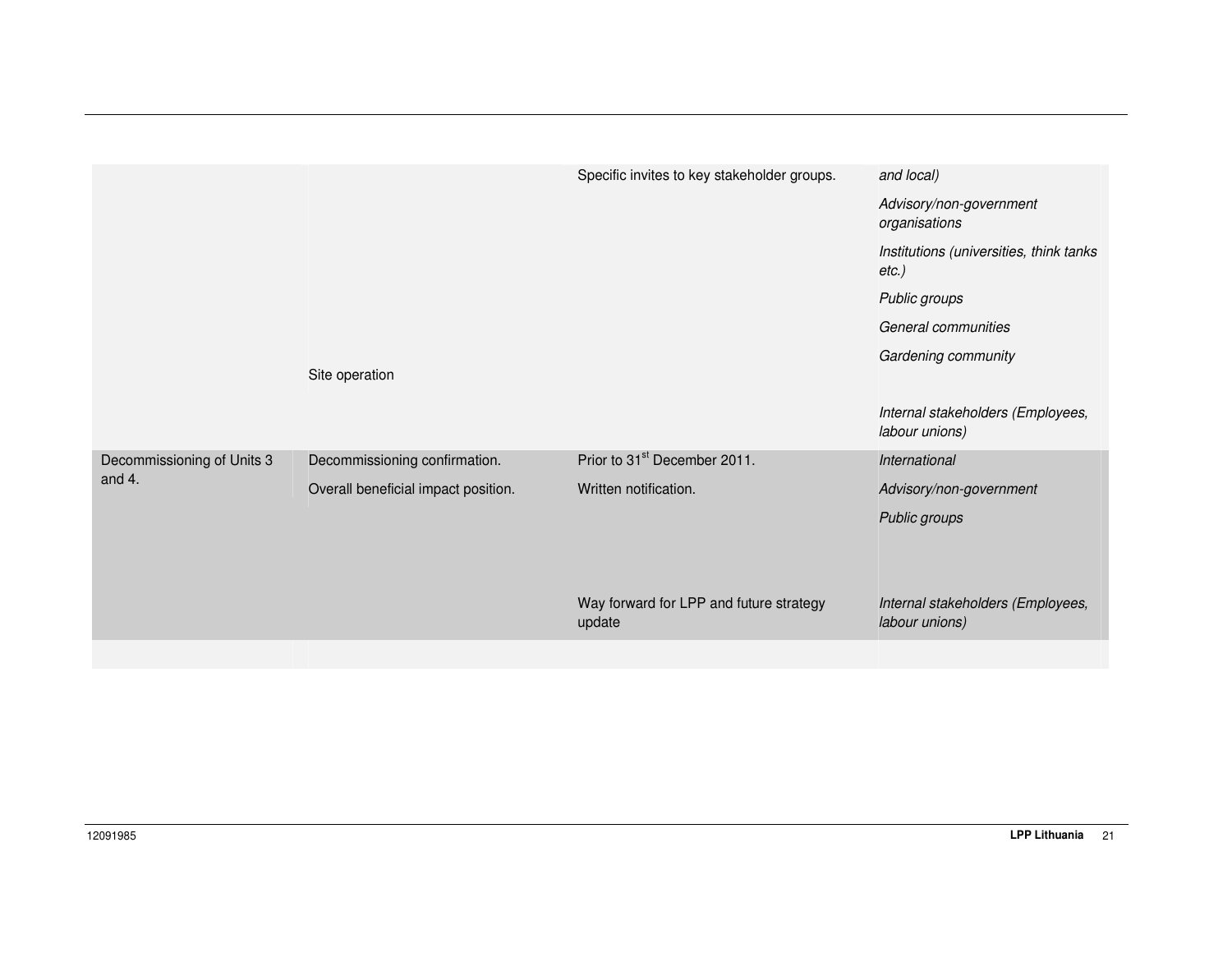#### 6.3 MONITORING, REPORTING AND FEEDBACK MECHANISMS

Through communication channels such as media and letter notifications, surveys, exhibitions, one-to-one meetings and the periodic meetings as listed above, LPP will monitor and provide feedback as appropriate.

For public consultation meetings or public exhibitions, LPP will use an open book (with pens provided) for recording comments anonymously. This book will be present in an obvious area of the exhibition but in an area that will not be directly monitored by host staff (e.g. by the exit). The information will be recorded by LPP so that a response and feedback can be made to stakeholders.

#### 6.4 GRIEVANCE MECHANISM

If there are questions or complaints, the following grievance mechanism will be used:

- A written appeal to the Chief of the Construction Department, Mr Sepetys (A.Sepetys@lelektrine.lt or +370 528 39533).
- Worker issues can be raised to line managers or Via the trade union representatives; and
- An application to courts

External complaints relating to the environmental impact of the LPP plant will be recorded and kept in a communications/ complaints log book. All communications will be acknowledged within [5] business days and a response within [20] business days.

A communications procedure and log will be developed by LPP for use during the period of the Stakeholder Engagement Plan. This will be used to log all significant incoming and outgoing communications.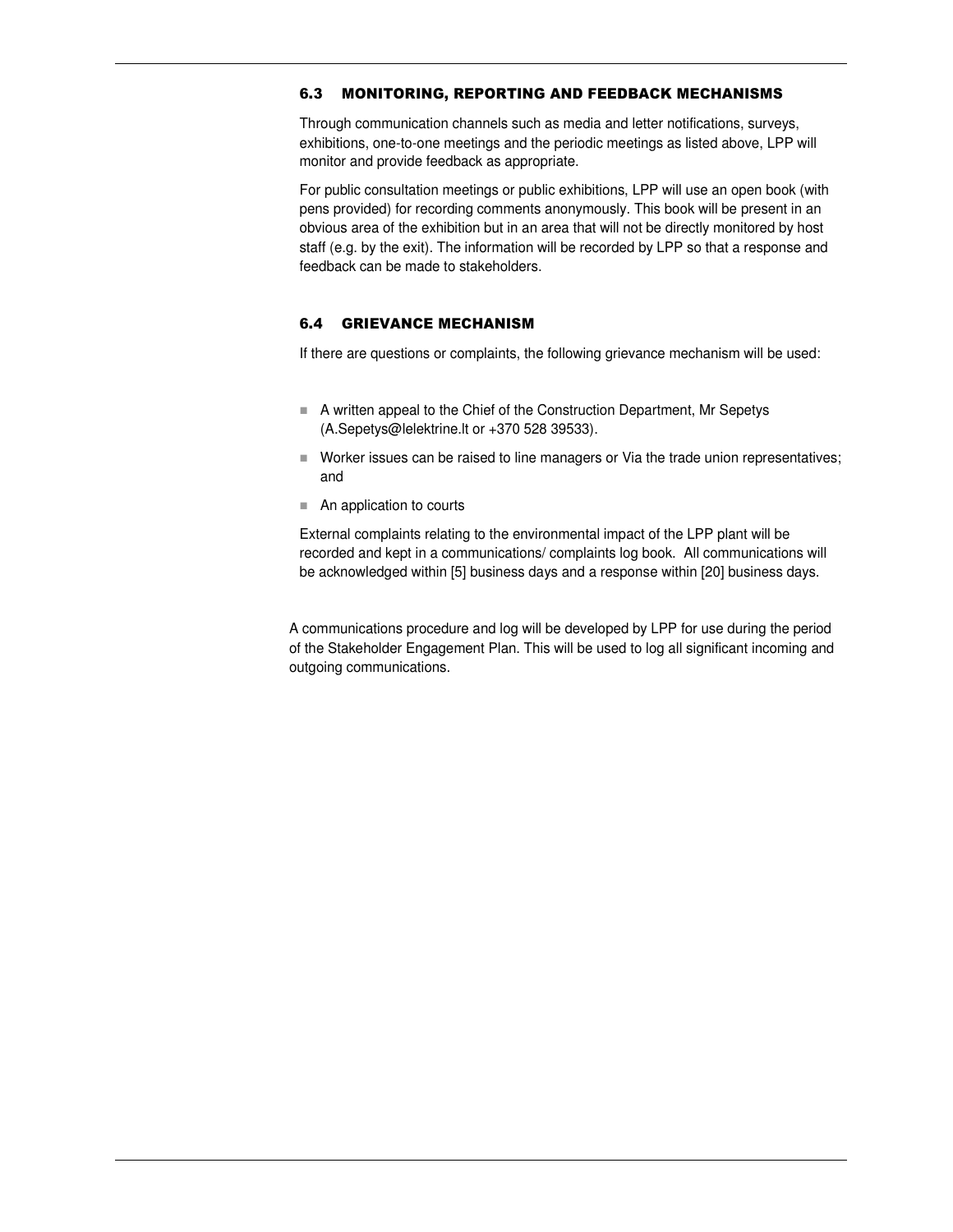

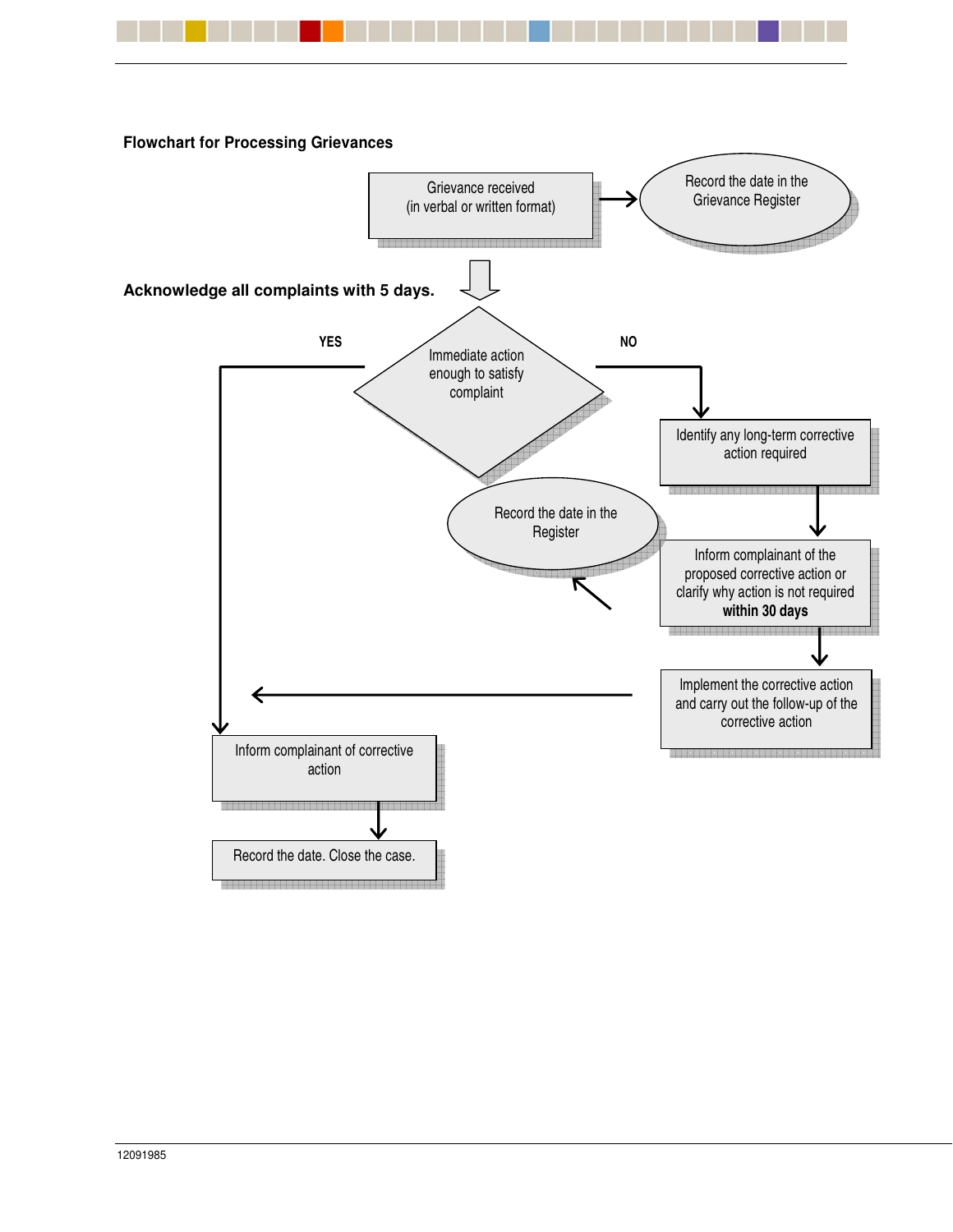|                                                                                  | <b>Public Grievance Form</b>                                                                                                                                              |  |
|----------------------------------------------------------------------------------|---------------------------------------------------------------------------------------------------------------------------------------------------------------------------|--|
| <b>Reference No:</b>                                                             |                                                                                                                                                                           |  |
| <b>Full Name</b>                                                                 |                                                                                                                                                                           |  |
| <b>Contact Information</b><br>Please mark how you wish<br>to be contacted (mail, | By Post: Please provide mailing address:                                                                                                                                  |  |
| telephone, e-mail).                                                              |                                                                                                                                                                           |  |
|                                                                                  |                                                                                                                                                                           |  |
| Preferred Language<br>for<br>communication                                       | [Lithuanian]<br>[English]<br>[Russian]                                                                                                                                    |  |
| Description of Incident or Grievance:                                            | What happened? Where did it happen? Who did it happen to?<br>What is the result of the problem?                                                                           |  |
|                                                                                  |                                                                                                                                                                           |  |
|                                                                                  | One time incident/grievance (date ______________)<br>Happened more than once (how many times? ____)                                                                       |  |
| Date of Incident/Grievance                                                       | On-going (currently experiencing problem)                                                                                                                                 |  |
| What would you like to see happen to resolve the problem?                        |                                                                                                                                                                           |  |
|                                                                                  |                                                                                                                                                                           |  |
| Signature:<br>Date:                                                              |                                                                                                                                                                           |  |
|                                                                                  |                                                                                                                                                                           |  |
|                                                                                  | Please return this form to: Mr Sepetys, Head of Construction department, LPP (A.Sepetys@lelektrine.lt)<br>Elektrinės 21<br>LT-26108, Elektrėnai<br>Imonės kodas 110870933 |  |

\_\_\_\_\_\_\_\_\_\_\_\_\_\_\_\_\_\_

a ka

H

a da kasa